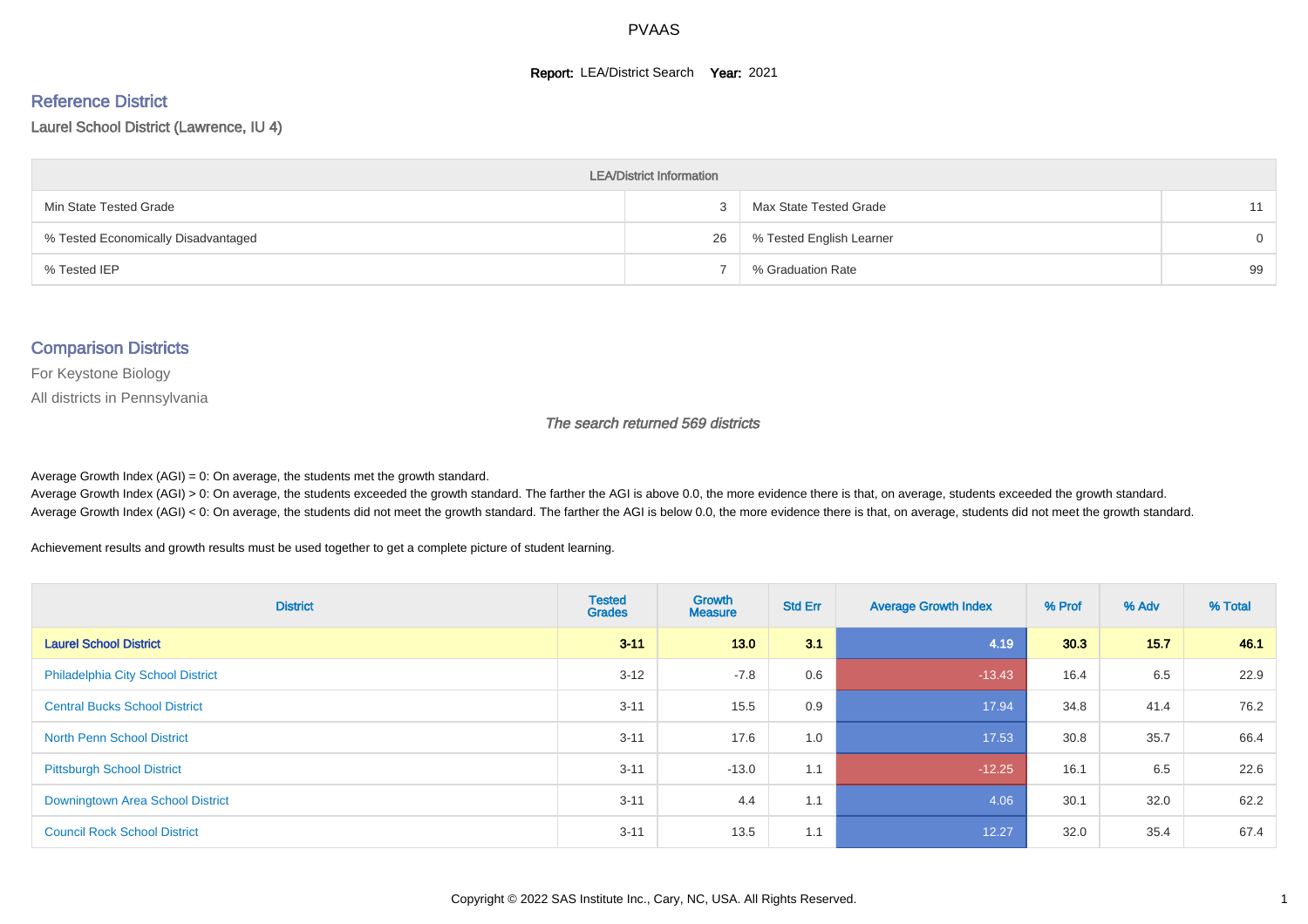| <b>District</b>                           | <b>Tested</b><br><b>Grades</b> | <b>Growth</b><br><b>Measure</b> | <b>Std Err</b> | <b>Average Growth Index</b> | % Prof | % Adv  | % Total |
|-------------------------------------------|--------------------------------|---------------------------------|----------------|-----------------------------|--------|--------|---------|
| <b>Laurel School District</b>             | $3 - 11$                       | $13.0$                          | 3.1            | 4.19                        | 30.3   | $15.7$ | 46.1    |
| <b>Bethlehem Area School District</b>     | $3 - 11$                       | $-4.5$                          | 1.1            | $-3.91$                     | 20.4   | 11.3   | 31.7    |
| <b>Parkland School District</b>           | $3 - 11$                       | $-3.7$                          | 1.2            | $-3.17$                     | 31.4   | 30.6   | 62.0    |
| <b>West Chester Area School District</b>  | $3 - 11$                       | $-2.1$                          | $1.2\,$        | $-1.83$                     | 36.4   | 23.2   | 59.6    |
| <b>Reading School District</b>            | $3 - 11$                       | 4.3                             | 1.2            | 3.71                        | 16.8   | 6.0    | 22.8    |
| <b>East Penn School District</b>          | $3 - 11$                       | 8.9                             | 1.2            | 7.61                        | 32.8   | 26.4   | 59.2    |
| <b>Cumberland Valley School District</b>  | $3 - 12$                       | 18.6                            | 1.2            | 15.79                       | 31.3   | 39.2   | 70.5    |
| <b>Spring-Ford Area School District</b>   | $3 - 11$                       | 16.6                            | 1.2            | 14.02                       | 30.4   | 45.3   | 75.7    |
| <b>Lower Merion School District</b>       | $3 - 11$                       | 18.9                            | 1.2            | 15.42                       | 29.4   | 48.6   | 78.0    |
| <b>Central Dauphin School District</b>    | $3 - 11$                       | $-5.2$                          | 1.2            | $-4.24$                     | 29.3   | 8.7    | 38.0    |
| <b>Chambersburg Area School District</b>  | $3 - 11$                       | $-5.6$                          | 1.3            | $-4.42$                     | 24.2   | 15.2   | 39.4    |
| <b>North Allegheny School District</b>    | $3 - 11$                       | 18.0                            | 1.3            | 14.25                       | 30.5   | 42.9   | 73.4    |
| <b>Hempfield School District</b>          | $3 - 11$                       | 13.4                            | 1.3            | 10.53                       | 29.9   | 36.8   | 66.7    |
| <b>Pennsbury School District</b>          | $3 - 11$                       | 5.6                             | 1.3            | 4.38                        | 37.7   | 27.7   | 65.4    |
| <b>Easton Area School District</b>        | $3 - 12$                       | 6.3                             | 1.3            | 4.91                        | 24.1   | 13.0   | 37.1    |
| <b>West Shore School District</b>         | $3 - 12$                       | 2.2                             | 1.3            | 1.68                        | 31.8   | 15.2   | 47.1    |
| <b>Neshaminy School District</b>          | $3 - 11$                       | $8.6\,$                         | 1.3            | 6.56                        | 31.3   | 23.9   | 55.2    |
| <b>State College Area School District</b> | $3 - 11$                       | 24.5                            | 1.3            | 18.59                       | 31.9   | 46.9   | 78.8    |
| Mt Lebanon School District                | $3 - 11$                       | 2.4                             | 1.3            | 1.79                        | 39.3   | 37.4   | 76.8    |
| <b>Upper Darby School District</b>        | $3 - 12$                       | 11.2                            | 1.4            | 8.28                        | 23.8   | 11.8   | 35.6    |
| <b>Allentown City School District</b>     | $3-12$                         | $-16.9$                         | 1.4            | $-12.37$                    | 5.9    | 0.4    | 6.3     |
| <b>Haverford Township School District</b> | $3 - 11$                       | 1.4                             | 1.4            | 1.05                        | 36.7   | 26.3   | 63.0    |
| <b>Millcreek Township School District</b> | $3 - 11$                       | 9.1                             | 1.4            | 6.61                        | 34.5   | 30.1   | 64.6    |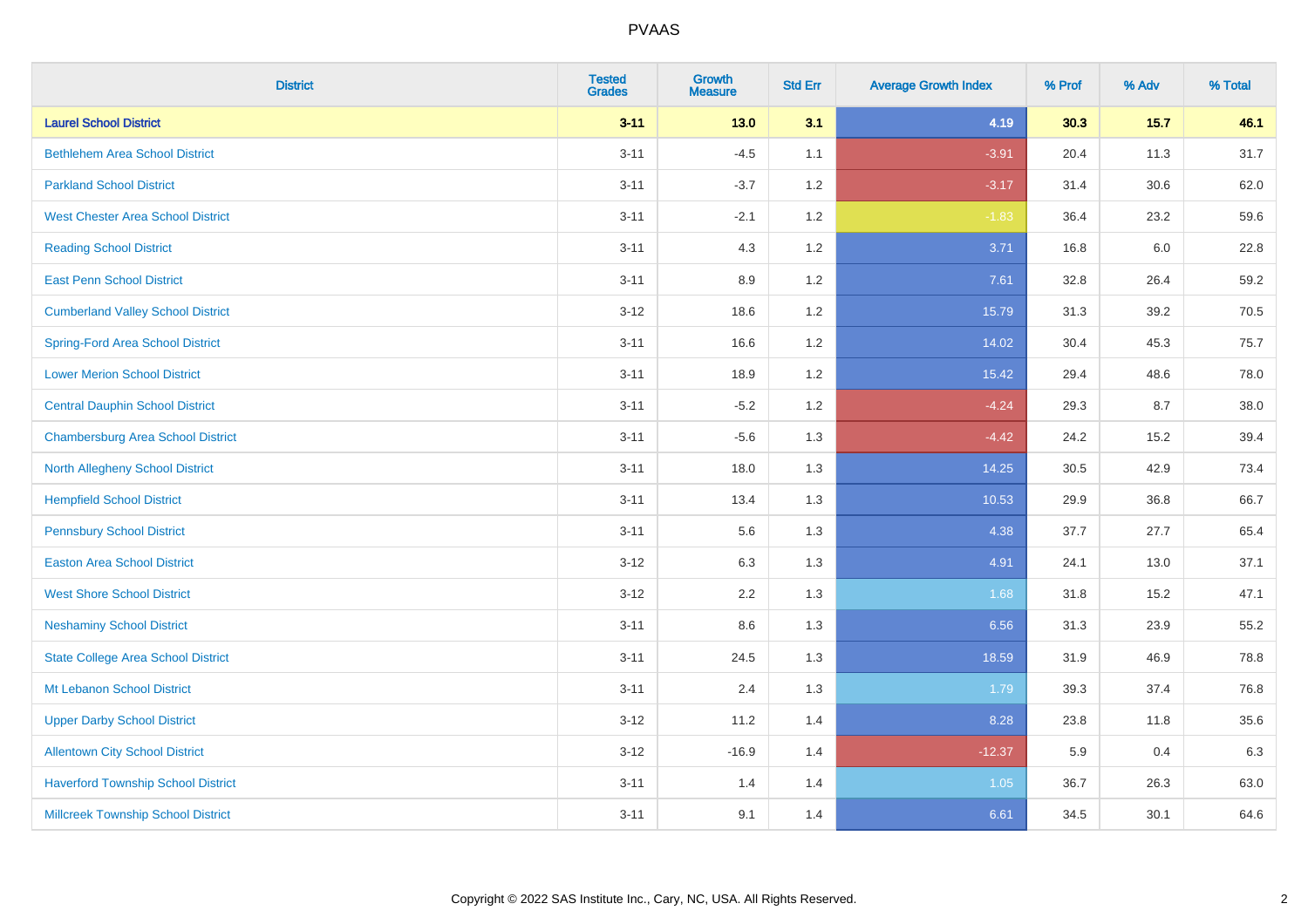| <b>District</b>                              | <b>Tested</b><br><b>Grades</b> | <b>Growth</b><br><b>Measure</b> | <b>Std Err</b> | <b>Average Growth Index</b> | % Prof | % Adv  | % Total |
|----------------------------------------------|--------------------------------|---------------------------------|----------------|-----------------------------|--------|--------|---------|
| <b>Laurel School District</b>                | $3 - 11$                       | $13.0$                          | 3.1            | 4.19                        | 30.3   | $15.7$ | 46.1    |
| <b>Lancaster School District</b>             | $3 - 12$                       | $-10.0$                         | 1.4            | $-7.22$                     | 9.0    | 3.9    | 12.8    |
| <b>Bristol Township School District</b>      | $3 - 11$                       | $-7.4$                          | 1.4            | $-5.32$                     | 13.8   | 4.6    | 18.4    |
| <b>Boyertown Area School District</b>        | $3 - 11$                       | $-2.9$                          | 1.4            | $-2.06$                     | 30.8   | 22.6   | 53.4    |
| <b>Dallastown Area School District</b>       | $3 - 11$                       | 19.9                            | 1.4            | 14.14                       | 36.8   | 34.2   | 71.0    |
| <b>Williamsport Area School District</b>     | $3 - 11$                       | $-11.7$                         | 1.4            | $-8.29$                     | 18.2   | 10.5   | 28.7    |
| <b>Seneca Valley School District</b>         | $3 - 11$                       | $0.8\,$                         | 1.4            | 0.54                        | 40.6   | 25.2   | 65.8    |
| <b>Souderton Area School District</b>        | $3 - 11$                       | 18.5                            | 1.4            | 12.86                       | 39.2   | 31.2   | 70.4    |
| <b>East Stroudsburg Area School District</b> | $3 - 11$                       | $-4.9$                          | 1.4            | $-3.38$                     | 22.7   | 12.5   | 35.2    |
| <b>Avon Grove School District</b>            | $3 - 10$                       | $7.6\,$                         | 1.4            | 5.29                        | 33.7   | 33.2   | 67.0    |
| <b>Erie City School District</b>             | $3 - 12$                       | $-4.5$                          | 1.4            | $-3.09$                     | 13.4   | 6.7    | 20.1    |
| <b>Manheim Township School District</b>      | $3 - 12$                       | 10.9                            | 1.5            | 7.51                        | 30.9   | 31.0   | 61.9    |
| <b>Wilson School District</b>                | $3 - 12$                       | $0.5\,$                         | 1.5            | 0.32                        | 30.4   | 25.5   | 55.9    |
| <b>Pennridge School District</b>             | $3 - 10$                       | 7.4                             | 1.5            | 5.10                        | 32.0   | 27.6   | 59.6    |
| <b>Penn Manor School District</b>            | $3 - 11$                       | 7.1                             | 1.5            | 4.82                        | 26.7   | 20.5   | 47.2    |
| <b>Butler Area School District</b>           | $3 - 11$                       | $-14.1$                         | 1.5            | $-9.60$                     | 26.4   | 11.1   | 37.5    |
| <b>Central York School District</b>          | $3 - 12$                       | 12.9                            | 1.5            | 8.64                        | 31.4   | 24.1   | 55.5    |
| <b>Perkiomen Valley School District</b>      | $3 - 11$                       | 2.7                             | 1.5            | 1.83                        | 35.0   | 25.3   | 60.3    |
| <b>Centennial School District</b>            | $3 - 10$                       | 1.5                             | 1.5            | 0.98                        | 23.6   | 12.4   | 36.0    |
| <b>Altoona Area School District</b>          | $3 - 12$                       | 0.1                             | 1.5            | 0.07                        | 29.0   | 13.8   | 42.8    |
| <b>Owen J Roberts School District</b>        | $3 - 11$                       | $-3.5$                          | 1.5            | $-2.27$                     | 36.8   | 24.4   | 61.2    |
| Pennsylvania Cyber Charter School            | $3 - 11$                       | 0.6                             | 1.5            | 0.37                        | 20.8   | 8.1    | 28.9    |
| <b>Quakertown Community School District</b>  | $3 - 12$                       | $-4.3$                          | 1.5            | $-2.79$                     | 33.8   | 20.1   | 53.8    |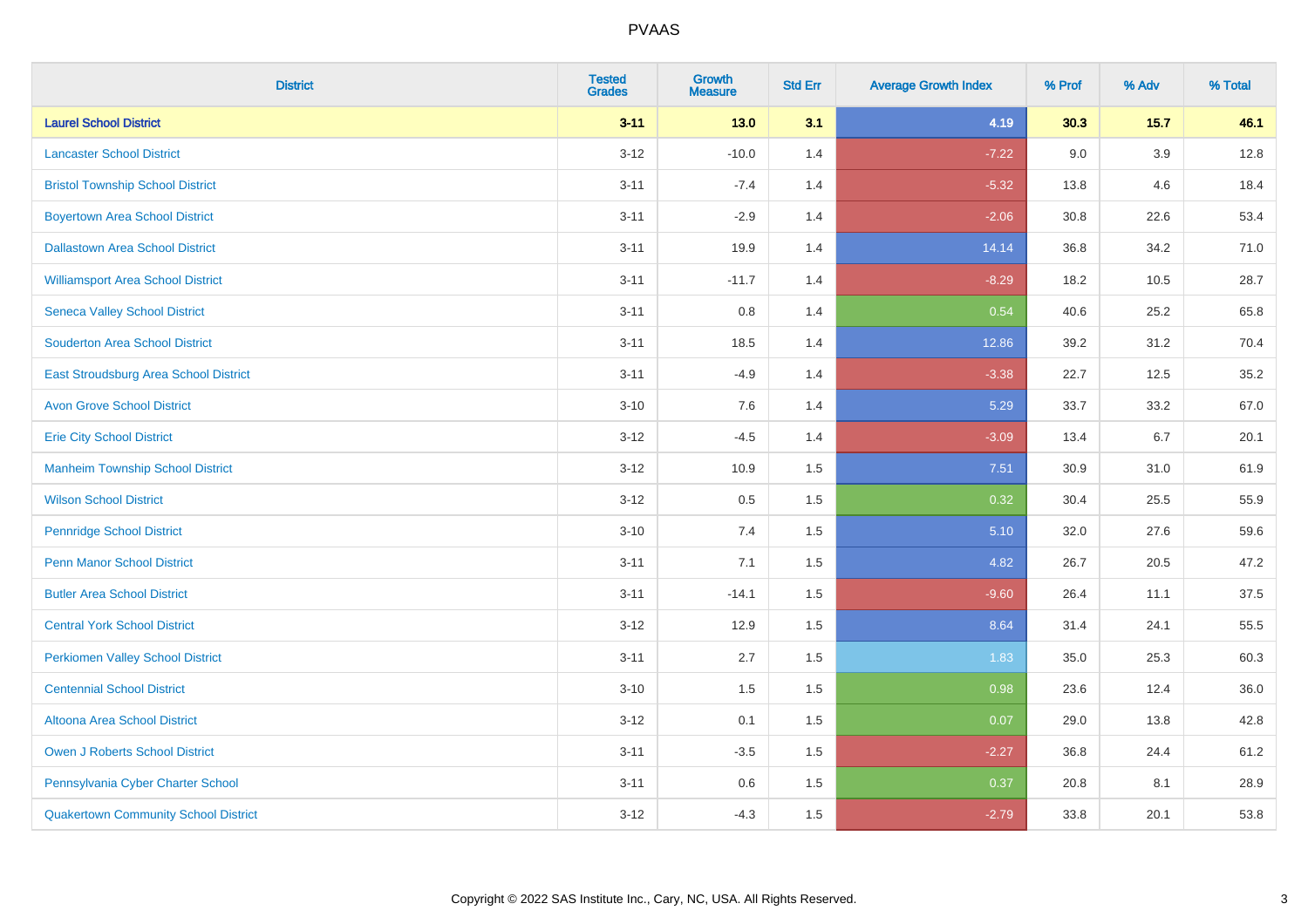| <b>District</b>                                    | <b>Tested</b><br><b>Grades</b> | <b>Growth</b><br><b>Measure</b> | <b>Std Err</b> | <b>Average Growth Index</b> | % Prof | % Adv  | % Total |
|----------------------------------------------------|--------------------------------|---------------------------------|----------------|-----------------------------|--------|--------|---------|
| <b>Laurel School District</b>                      | $3 - 11$                       | $13.0$                          | 3.1            | 4.19                        | 30.3   | $15.7$ | 46.1    |
| <b>Canon-Mcmillan School District</b>              | $3 - 11$                       | $-5.0$                          | 1.5            | $-3.25$                     | 30.8   | 28.5   | 59.3    |
| Northampton Area School District                   | $3 - 11$                       | 3.2                             | 1.5            | 2.05                        | 29.8   | 17.9   | 47.7    |
| <b>Commonwealth Charter Academy Charter School</b> | $3 - 10$                       | 4.2                             | 1.6            | 2.68                        | 27.0   | 15.6   | 42.5    |
| <b>Hazleton Area School District</b>               | $3 - 11$                       | 6.0                             | 1.6            | 3.85                        | 20.5   | 9.0    | 29.5    |
| <b>Cornwall-Lebanon School District</b>            | $3 - 11$                       | 8.2                             | 1.6            | 5.24                        | 28.0   | 20.5   | 48.6    |
| <b>Bensalem Township School District</b>           | $3 - 11$                       | 1.0                             | 1.6            | 0.63                        | 24.3   | 10.7   | 34.9    |
| <b>Armstrong School District</b>                   | $3 - 11$                       | $9.8\,$                         | 1.6            | 6.22                        | 32.8   | 24.6   | 57.4    |
| <b>Methacton School District</b>                   | $3 - 11$                       | 11.0                            | 1.6            | 6.94                        | 36.0   | 33.6   | 69.6    |
| <b>Abington School District</b>                    | $3 - 10$                       | 0.9                             | 1.6            | 0.57                        | 29.7   | 28.7   | 58.4    |
| <b>Ridley School District</b>                      | $3 - 12$                       | 0.3                             | 1.6            | 0.21                        | 32.0   | 10.7   | 42.6    |
| <b>Mifflin County School District</b>              | $3 - 11$                       | 12.3                            | 1.6            | 7.69                        | 35.1   | 15.1   | 50.3    |
| <b>Norwin School District</b>                      | $3 - 11$                       | $-1.1$                          | 1.6            | $-0.70$                     | 37.7   | 27.6   | 65.2    |
| <b>Stroudsburg Area School District</b>            | $3 - 11$                       | 7.5                             | 1.6            | 4.70                        | 30.4   | 18.3   | 48.7    |
| <b>Hempfield Area School District</b>              | $3 - 12$                       | $-10.2$                         | 1.6            | $-6.37$                     | 28.1   | 19.2   | 47.3    |
| <b>York Co School Of Technology</b>                | $9 - 12$                       | $-10.9$                         | 1.6            | $-6.79$                     | 22.6   | 4.0    | 26.6    |
| <b>Governor Mifflin School District</b>            | $3 - 11$                       | $-4.4$                          | 1.6            | $-2.69$                     | 30.3   | 7.7    | 38.0    |
| <b>Coatesville Area School District</b>            | $3 - 11$                       | $-9.5$                          | 1.6            | $-5.81$                     | 12.8   | 3.3    | 16.2    |
| <b>Hatboro-Horsham School District</b>             | $3 - 11$                       | $-2.7$                          | 1.6            | $-1.65$                     | 27.9   | 17.9   | 45.8    |
| <b>Delaware Valley School District</b>             | $3 - 11$                       | 15.7                            | 1.6            | 9.62                        | 36.7   | 32.1   | 68.8    |
| Mechanicsburg Area School District                 | $3 - 11$                       | $-5.7$                          | 1.6            | $-3.48$                     | 35.1   | 16.0   | 51.2    |
| <b>Hollidaysburg Area School District</b>          | $3 - 11$                       | $-2.7$                          | 1.6            | $-1.64$                     | 32.6   | 15.2   | 47.8    |
| <b>Colonial School District</b>                    | $3 - 11$                       | 22.1                            | 1.6            | 13.55                       | 27.2   | 43.5   | 70.6    |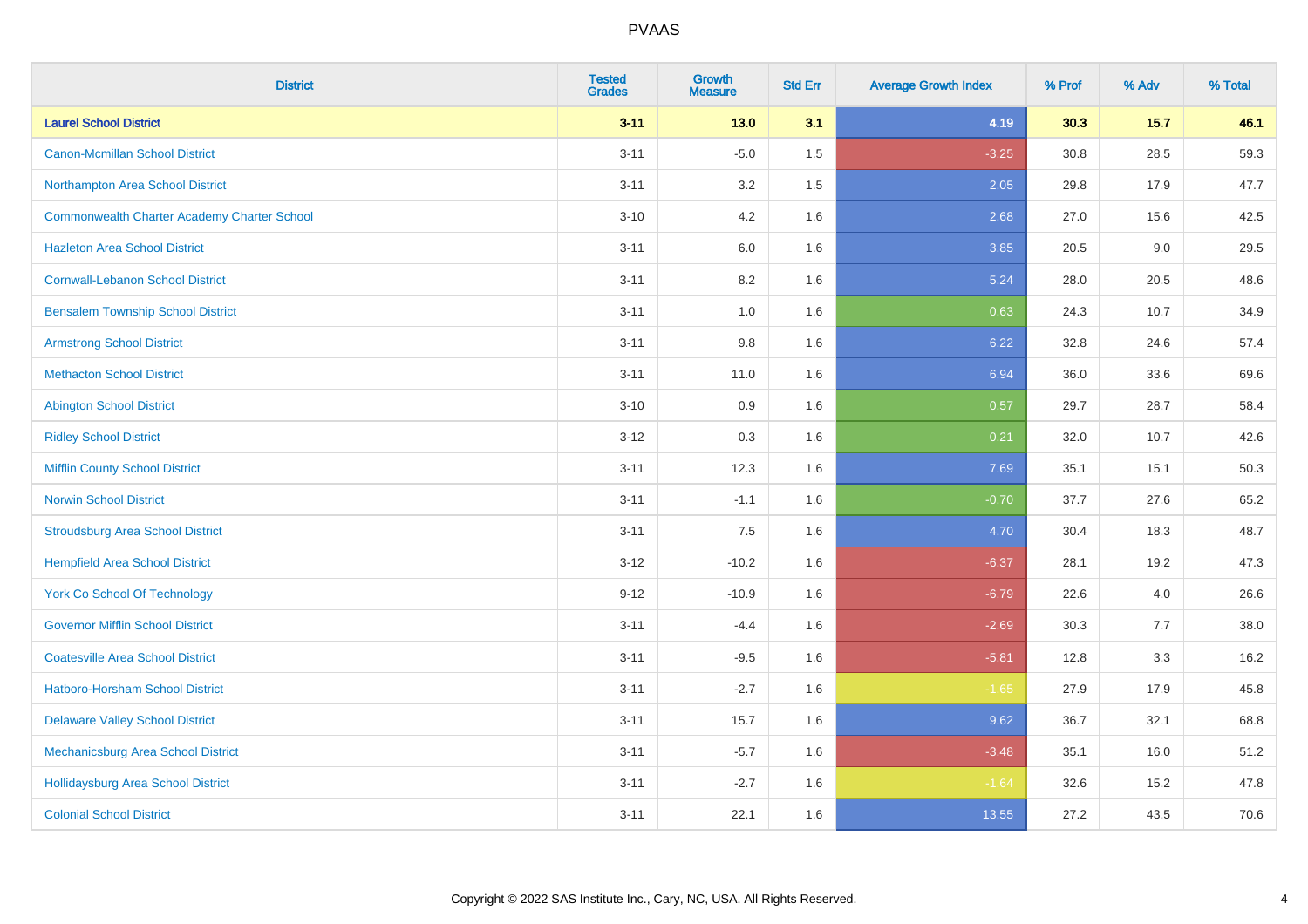| <b>District</b>                               | <b>Tested</b><br><b>Grades</b> | Growth<br><b>Measure</b> | <b>Std Err</b> | <b>Average Growth Index</b> | % Prof | % Adv  | % Total |
|-----------------------------------------------|--------------------------------|--------------------------|----------------|-----------------------------|--------|--------|---------|
| <b>Laurel School District</b>                 | $3 - 11$                       | $13.0$                   | 3.1            | 4.19                        | 30.3   | $15.7$ | 46.1    |
| <b>Warren County School District</b>          | $3 - 11$                       | $-0.1$                   | 1.6            | $-0.06$                     | 26.7   | 9.7    | 36.4    |
| <b>Nazareth Area School District</b>          | $3 - 11$                       | $-2.5$                   | 1.7            | $-1.53$                     | 29.2   | 24.6   | 53.8    |
| Norristown Area School District               | $3 - 12$                       | $-25.4$                  | 1.7            | $-15.35$                    | 10.6   | $1.8$  | 12.4    |
| <b>Kennett Consolidated School District</b>   | $3 - 11$                       | $-10.4$                  | 1.7            | $-6.27$                     | 28.7   | 14.0   | 42.7    |
| <b>Whitehall-Coplay School District</b>       | $3 - 11$                       | 11.8                     | 1.7            | 7.06                        | 32.3   | 21.7   | 54.0    |
| <b>Pine-Richland School District</b>          | $3 - 11$                       | 9.3                      | 1.7            | 5.56                        | 42.3   | 35.8   | 78.1    |
| <b>South Western School District</b>          | $3 - 12$                       | 2.5                      | 1.7            | 1.48                        | 36.2   | 19.7   | 55.9    |
| <b>Conestoga Valley School District</b>       | $3 - 11$                       | 2.4                      | 1.7            | 1.43                        | 35.0   | 23.5   | 58.5    |
| <b>Ephrata Area School District</b>           | $3 - 11$                       | $6.8\,$                  | 1.7            | 4.08                        | 31.6   | 17.1   | 48.8    |
| <b>Abington Heights School District</b>       | $3 - 11$                       | 6.7                      | 1.7            | 4.00                        | 33.8   | 31.7   | 65.5    |
| <b>Bethel Park School District</b>            | $3 - 11$                       | $-4.4$                   | 1.7            | $-2.62$                     | 40.1   | 27.3   | 67.4    |
| Elizabethtown Area School District            | $3 - 12$                       | 7.1                      | 1.7            | 4.19                        | 36.4   | 27.6   | 64.0    |
| <b>Garnet Valley School District</b>          | $3 - 10$                       | 0.2                      | 1.7            | 0.13                        | 34.9   | 26.4   | 61.3    |
| <b>Wissahickon School District</b>            | $3 - 10$                       | $-5.3$                   | 1.7            | $-3.14$                     | 27.5   | 29.0   | 56.6    |
| <b>Exeter Township School District</b>        | $3 - 11$                       | $-1.0$                   | 1.7            | $-0.58$                     | 27.2   | 15.6   | 42.8    |
| <b>Conewago Valley School District</b>        | $3 - 12$                       | 7.6                      | 1.7            | 4.46                        | 41.3   | 19.4   | 60.6    |
| <b>Peters Township School District</b>        | $3 - 11$                       | 14.1                     | 1.7            | 8.16                        | 35.2   | 41.6   | 76.8    |
| <b>Carlisle Area School District</b>          | $3 - 11$                       | $-5.2$                   | 1.7            | $-2.99$                     | 28.0   | 19.3   | 47.3    |
| <b>Unionville-Chadds Ford School District</b> | $3 - 11$                       | 15.8                     | 1.7            | 9.12                        | 31.2   | 48.0   | 79.2    |
| <b>Springfield School District</b>            | $3 - 11$                       | 1.2                      | 1.7            | 0.69                        | 31.8   | 25.2   | 56.9    |
| <b>Shaler Area School District</b>            | $3 - 11$                       | $-2.1$                   | 1.8            | $-1.18$                     | 32.0   | 13.0   | 45.0    |
| <b>Penn-Trafford School District</b>          | $3 - 11$                       | 2.9                      | 1.8            | 1.68                        | 46.3   | 26.2   | 72.5    |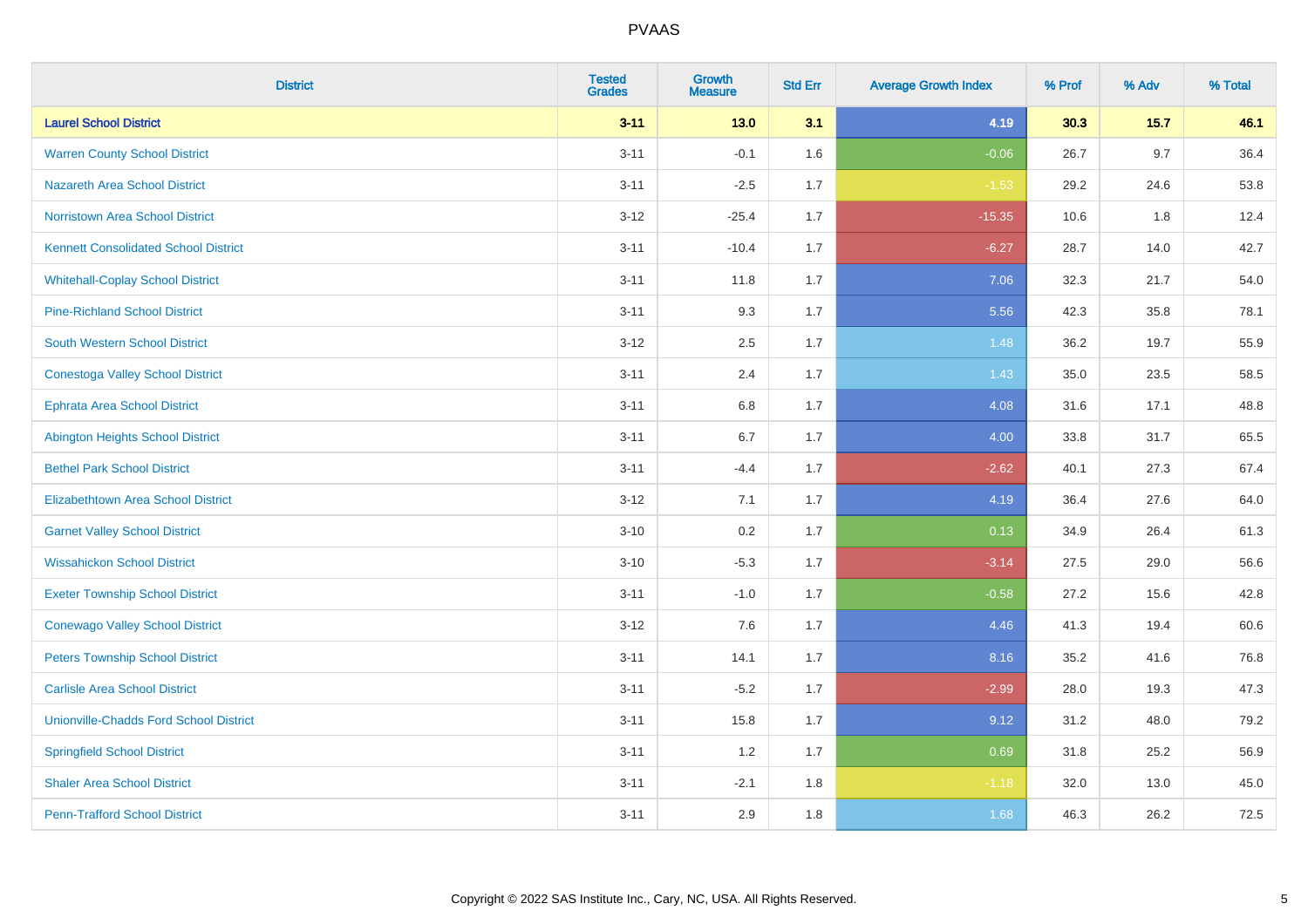| <b>District</b>                             | <b>Tested</b><br><b>Grades</b> | <b>Growth</b><br><b>Measure</b> | <b>Std Err</b> | <b>Average Growth Index</b> | % Prof | % Adv  | % Total |
|---------------------------------------------|--------------------------------|---------------------------------|----------------|-----------------------------|--------|--------|---------|
| <b>Laurel School District</b>               | $3 - 11$                       | $13.0$                          | 3.1            | 4.19                        | 30.3   | $15.7$ | 46.1    |
| <b>Shippensburg Area School District</b>    | $3 - 11$                       | 0.5                             | 1.8            | 0.26                        | 23.5   | 22.8   | 46.3    |
| <b>Upper Saint Clair School District</b>    | $3 - 11$                       | 13.8                            | 1.8            | 7.86                        | 32.2   | 44.5   | 76.7    |
| <b>Oxford Area School District</b>          | $3 - 11$                       | $-3.1$                          | 1.8            | $-1.77$                     | 27.5   | 14.5   | 42.0    |
| <b>Lower Dauphin School District</b>        | $3 - 11$                       | 5.3                             | 1.8            | 3.03                        | 30.6   | 26.8   | 57.5    |
| <b>York City School District</b>            | $3 - 12$                       | $-17.7$                         | 1.8            | $-10.05$                    | 3.2    | 0.7    | 3.9     |
| <b>Keystone Central School District</b>     | $3 - 11$                       | 3.6                             | 1.8            | 2.04                        | 27.1   | 14.6   | 41.8    |
| <b>Penn-Delco School District</b>           | $3 - 11$                       | 1.3                             | 1.8            | 0.75                        | 26.5   | 12.6   | 39.1    |
| <b>Trinity Area School District</b>         | $3 - 11$                       | $-8.7$                          | 1.8            | $-4.87$                     | 20.9   | 9.8    | 30.8    |
| Pocono Mountain School District             | $3-12$                         | $-4.3$                          | 1.8            | $-2.43$                     | 35.5   | 17.1   | 52.6    |
| <b>Waynesboro Area School District</b>      | $3-12$                         | 3.0                             | 1.8            | 1.67                        | 26.0   | 23.5   | 49.5    |
| <b>North Hills School District</b>          | $3 - 11$                       | $-15.8$                         | 1.8            | $-8.84$                     | 26.4   | 19.8   | 46.2    |
| Palmyra Area School District                | $3 - 11$                       | 16.2                            | 1.8            | 9.02                        | 38.8   | 34.0   | 72.8    |
| <b>Moon Area School District</b>            | $3 - 11$                       | 1.5                             | 1.8            | 0.86                        | 34.5   | 25.5   | 60.0    |
| <b>Upper Dublin School District</b>         | $3 - 12$                       | 2.1                             | 1.8            | 1.19                        | 34.7   | 30.0   | 64.7    |
| South Fayette Township School District      | $3 - 11$                       | 6.0                             | 1.8            | 3.33                        | 32.2   | 38.3   | 70.5    |
| Northeastern York School District           | $3 - 11$                       | 3.8                             | 1.8            | 2.11                        | 32.7   | 21.0   | 53.7    |
| <b>Northern York County School District</b> | $3 - 11$                       | 8.4                             | 1.8            | 4.63                        | 24.3   | 23.1   | 47.4    |
| <b>Pleasant Valley School District</b>      | $3 - 11$                       | $-3.3$                          | 1.8            | $-1.80$                     | 28.5   | 10.4   | 39.0    |
| <b>Solanco School District</b>              | $3 - 11$                       | 2.2                             | 1.8            | 1.18                        | 27.2   | 15.0   | 42.3    |
| <b>Southern York County School District</b> | $3 - 11$                       | 15.5                            | 1.8            | 8.48                        | 37.6   | 29.2   | 66.8    |
| <b>Phoenixville Area School District</b>    | $3 - 11$                       | $7.3$                           | 1.8            | 3.96                        | 32.3   | 27.6   | 59.8    |
| <b>South Eastern School District</b>        | $3 - 11$                       | $-1.0$                          | 1.8            | $-0.55$                     | 36.4   | 17.1   | 53.5    |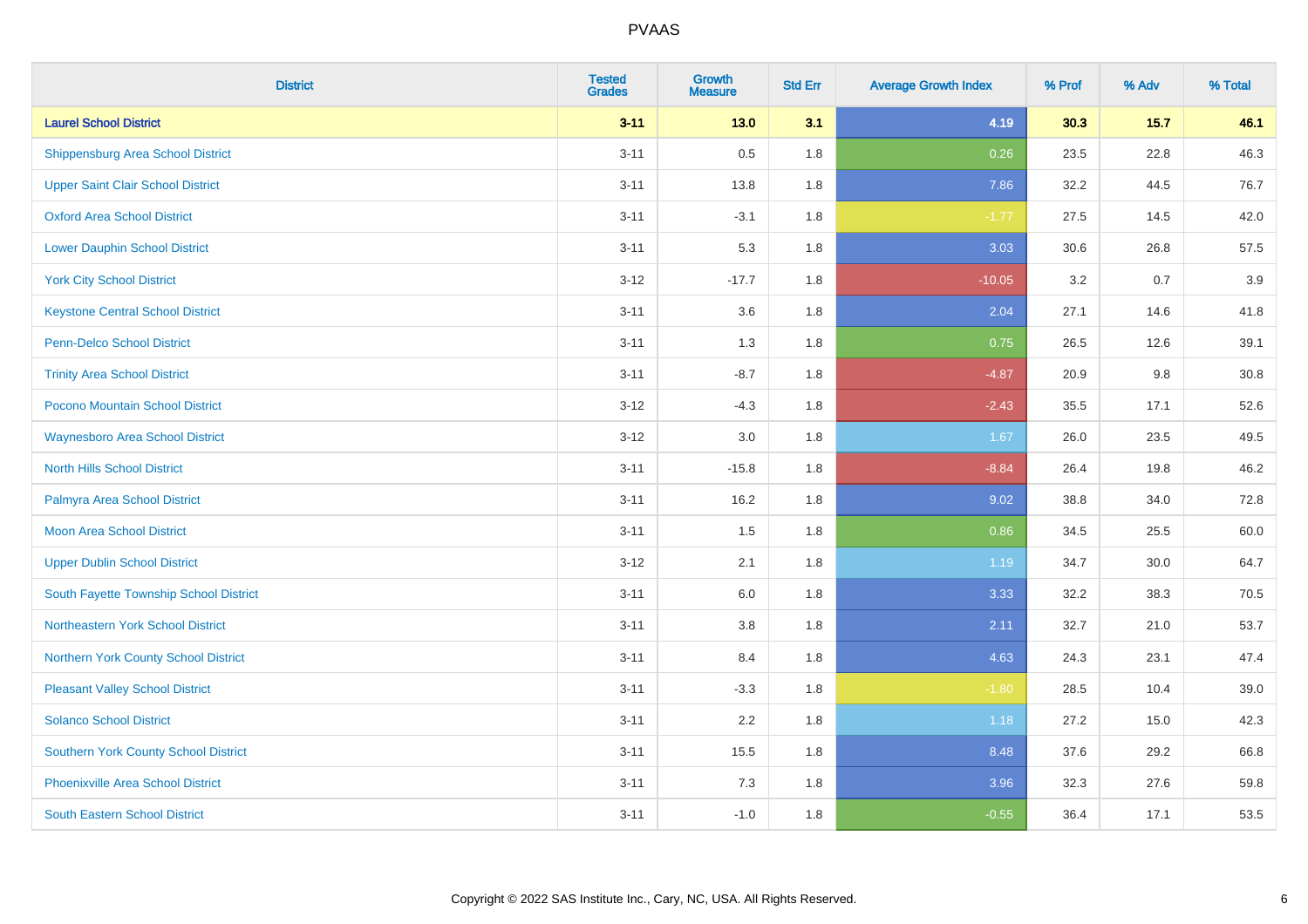| <b>District</b>                          | <b>Tested</b><br><b>Grades</b> | Growth<br><b>Measure</b> | <b>Std Err</b> | <b>Average Growth Index</b> | % Prof | % Adv  | % Total |
|------------------------------------------|--------------------------------|--------------------------|----------------|-----------------------------|--------|--------|---------|
| <b>Laurel School District</b>            | $3 - 11$                       | $13.0$                   | 3.1            | 4.19                        | 30.3   | $15.7$ | 46.1    |
| <b>Franklin Regional School District</b> | $3 - 11$                       | 11.3                     | 1.8            | 6.13                        | 30.0   | 35.0   | 65.0    |
| <b>Warwick School District</b>           | $3 - 11$                       | 21.7                     | 1.8            | 11.76                       | 27.7   | 36.3   | 64.0    |
| <b>Radnor Township School District</b>   | $3 - 12$                       | 7.5                      | 1.9            | 4.03                        | 33.0   | 38.3   | 71.3    |
| <b>Penncrest School District</b>         | $3 - 11$                       | 6.0                      | 1.9            | 3.24                        | 31.1   | 16.9   | 48.0    |
| Fox Chapel Area School District          | $3 - 11$                       | 17.6                     | 1.9            | 9.47                        | 22.9   | 52.0   | 74.9    |
| <b>Baldwin-Whitehall School District</b> | $3 - 11$                       | $-5.5$                   | 1.9            | $-2.93$                     | 32.0   | 14.7   | 46.7    |
| <b>Upper Perkiomen School District</b>   | $3 - 11$                       | 5.7                      | 1.9            | 3.04                        | 25.4   | 19.9   | 45.4    |
| <b>Daniel Boone Area School District</b> | $3 - 12$                       | 0.9                      | 1.9            | 0.46                        | 28.9   | 22.0   | 51.0    |
| <b>Lebanon School District</b>           | $3 - 11$                       | $-1.2$                   | 1.9            | $-0.63$                     | 15.2   | 6.4    | 21.6    |
| <b>Dover Area School District</b>        | $3 - 12$                       | 7.1                      | 1.9            | 3.78                        | 33.0   | 18.7   | 51.7    |
| Pennsylvania Leadership Charter School   | $3 - 11$                       | 8.0                      | 1.9            | 4.22                        | 33.1   | 27.8   | 60.9    |
| <b>Cocalico School District</b>          | $3 - 11$                       | 12.3                     | 1.9            | 6.48                        | 28.2   | 32.3   | 60.5    |
| <b>Muhlenberg School District</b>        | $3 - 10$                       | $-17.8$                  | 1.9            | $-9.34$                     | 12.4   | 4.6    | 17.0    |
| West Jefferson Hills School District     | $3 - 11$                       | 1.9                      | 1.9            | 0.99                        | 34.8   | 27.3   | 62.1    |
| <b>Twin Valley School District</b>       | $3 - 12$                       | $-3.2$                   | 1.9            | $-1.68$                     | 38.8   | 19.8   | 58.6    |
| <b>Mars Area School District</b>         | $3 - 10$                       | 6.6                      | 1.9            | 3.45                        | 36.7   | 32.4   | 69.1    |
| <b>William Penn School District</b>      | $3 - 12$                       | 7.0                      | 1.9            | 3.61                        | 14.0   | 7.2    | 21.3    |
| <b>Red Lion Area School District</b>     | $3 - 11$                       | 4.5                      | 1.9            | 2.31                        | 32.3   | 21.5   | 53.8    |
| Lampeter-Strasburg School District       | $3 - 12$                       | 11.0                     | 1.9            | 5.69                        | 35.4   | 32.3   | 67.7    |
| <b>Harrisburg City School District</b>   | $3 - 11$                       | $-0.2$                   | 2.0            | $-0.11$                     | 6.0    | 2.0    | 8.0     |
| <b>Upper Merion Area School District</b> | $3 - 11$                       | 14.0                     | 2.0            | 7.15                        | 34.4   | 32.6   | 67.0    |
| <b>Pottsgrove School District</b>        | $3 - 11$                       | $-5.5$                   | 2.0            | $-2.78$                     | 28.6   | 10.3   | 38.8    |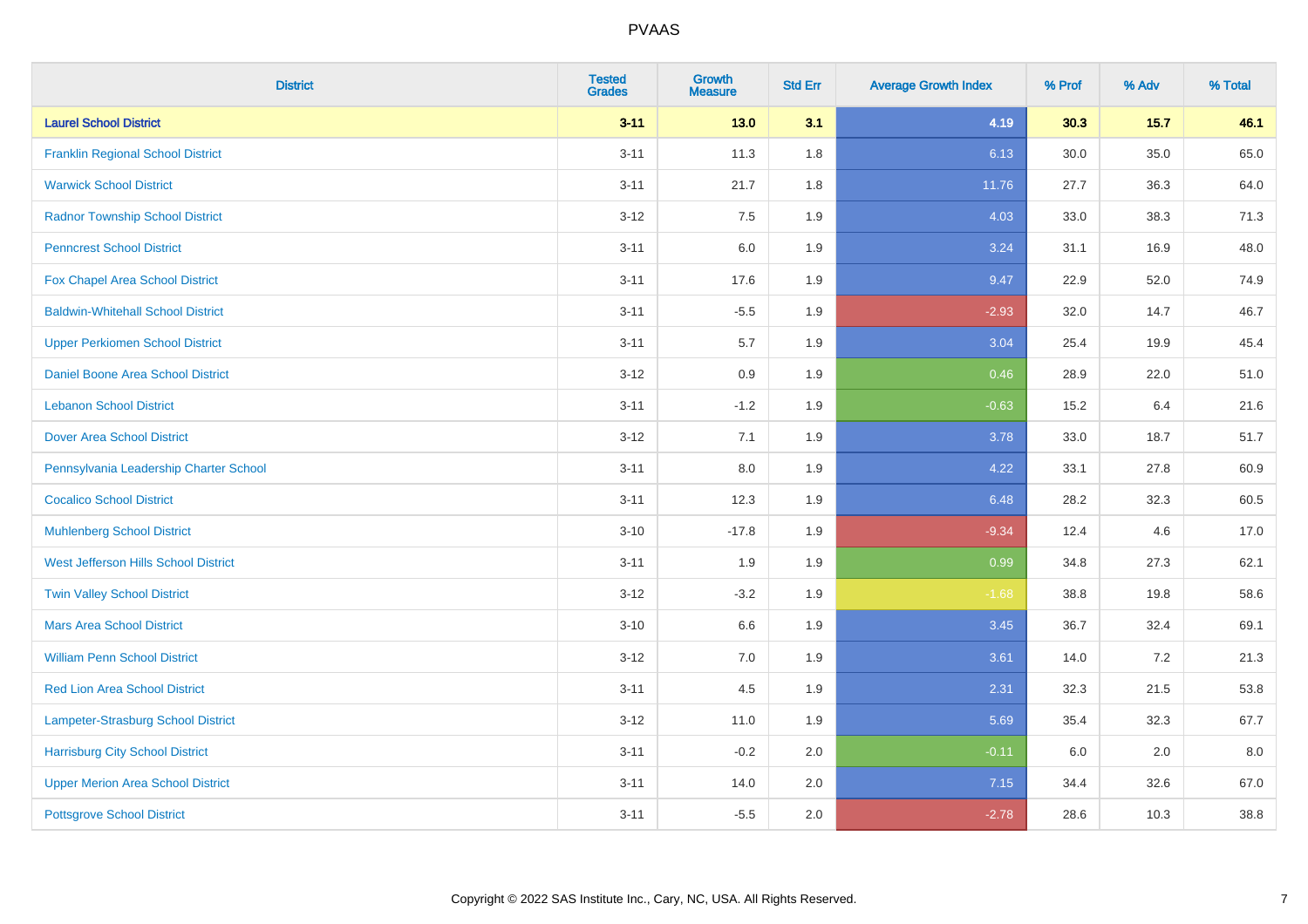| <b>District</b>                                | <b>Tested</b><br><b>Grades</b> | <b>Growth</b><br><b>Measure</b> | <b>Std Err</b> | <b>Average Growth Index</b> | % Prof | % Adv  | % Total |
|------------------------------------------------|--------------------------------|---------------------------------|----------------|-----------------------------|--------|--------|---------|
| <b>Laurel School District</b>                  | $3 - 11$                       | $13.0$                          | 3.1            | 4.19                        | 30.3   | $15.7$ | 46.1    |
| <b>Hampton Township School District</b>        | $3 - 11$                       | 7.4                             | 2.0            | 3.79                        | 37.9   | 39.2   | 77.0    |
| <b>Manheim Central School District</b>         | $3 - 11$                       | 12.8                            | 2.0            | 6.52                        | 27.8   | 35.4   | 63.2    |
| <b>Great Valley School District</b>            | $3 - 11$                       | 5.4                             | 2.0            | 2.77                        | 33.8   | 33.5   | 67.3    |
| <b>Interboro School District</b>               | $3-12$                         | $-8.4$                          | 2.0            | $-4.27$                     | 27.6   | 6.4    | 34.1    |
| <b>Greater Latrobe School District</b>         | $3 - 11$                       | $-14.1$                         | 2.0            | $-7.14$                     | 41.0   | 12.6   | 53.6    |
| <b>Derry Township School District</b>          | $3 - 10$                       | 20.1                            | 2.0            | 10.20                       | 32.8   | 46.9   | 79.7    |
| <b>Upper Moreland Township School District</b> | $3 - 11$                       | 1.1                             | 2.0            | 0.56                        | 24.8   | 26.6   | 51.3    |
| <b>Connellsville Area School District</b>      | $3 - 11$                       | $-5.3$                          | 2.0            | $-2.67$                     | 24.2   | 5.0    | 29.1    |
| <b>Gettysburg Area School District</b>         | $3 - 11$                       | $-6.0$                          | 2.0            | $-3.02$                     | 28.8   | 19.6   | 48.5    |
| <b>Greencastle-Antrim School District</b>      | $3 - 11$                       | $-0.3$                          | 2.0            | $-0.14$                     | 30.9   | 22.2   | 53.1    |
| <b>West Allegheny School District</b>          | $3 - 12$                       | 8.6                             | 2.0            | 4.34                        | 37.3   | 27.2   | 64.5    |
| <b>Lower Moreland Township School District</b> | $3 - 11$                       | 8.7                             | 2.0            | 4.35                        | 38.2   | 33.2   | 71.4    |
| <b>Bellefonte Area School District</b>         | $3 - 11$                       | 6.7                             | 2.0            | 3.34                        | 28.8   | 21.5   | 50.2    |
| <b>Gateway School District</b>                 | $3 - 11$                       | 3.1                             | 2.0            | 1.55                        | 35.7   | 18.5   | 54.2    |
| <b>Dubois Area School District</b>             | $3 - 11$                       | $-2.8$                          | 2.0            | $-1.37$                     | 35.5   | 19.0   | 54.6    |
| <b>Fleetwood Area School District</b>          | $3 - 10$                       | 10.4                            | 2.0            | 5.19                        | 31.7   | 25.8   | 57.5    |
| Juniata County School District                 | $3 - 12$                       | 7.7                             | 2.0            | 3.81                        | 22.9   | 18.9   | 41.8    |
| <b>Indiana Area School District</b>            | $3 - 11$                       | 12.0                            | 2.0            | 5.98                        | 30.0   | 30.4   | 60.3    |
| <b>Cheltenham School District</b>              | $3 - 11$                       | $-17.6$                         | 2.0            | $-8.74$                     | 24.4   | 8.3    | 32.6    |
| <b>Tunkhannock Area School District</b>        | $3 - 11$                       | 1.4                             | 2.0            | 0.71                        | 29.8   | 18.1   | 47.9    |
| <b>Bangor Area School District</b>             | $3 - 12$                       | $-1.2$                          | 2.0            | $-0.60$                     | 25.8   | 12.7   | 38.5    |
| <b>Kiski Area School District</b>              | $3 - 11$                       | $-4.0$                          | 2.0            | $-1.99$                     | 23.1   | 18.2   | 41.3    |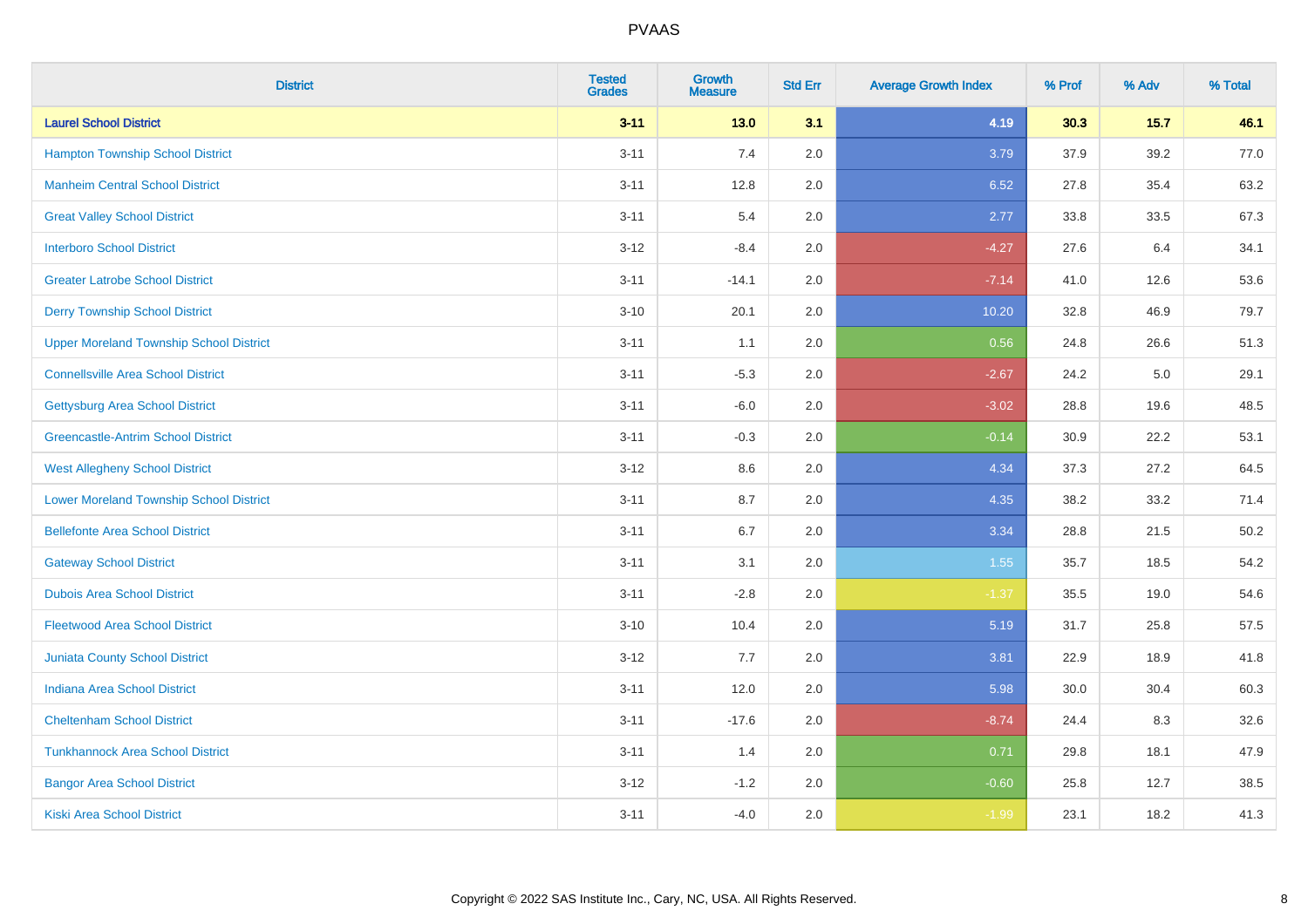| <b>District</b>                               | <b>Tested</b><br><b>Grades</b> | <b>Growth</b><br><b>Measure</b> | <b>Std Err</b> | <b>Average Growth Index</b> | % Prof | % Adv  | % Total |
|-----------------------------------------------|--------------------------------|---------------------------------|----------------|-----------------------------|--------|--------|---------|
| <b>Laurel School District</b>                 | $3 - 11$                       | $13.0$                          | 3.1            | 4.19                        | 30.3   | $15.7$ | 46.1    |
| <b>Spring Grove Area School District</b>      | $3 - 11$                       | 3.9                             | 2.0            | 1.90                        | 30.0   | 23.0   | 53.0    |
| <b>Montour School District</b>                | $3 - 11$                       | $-6.1$                          | 2.1            | $-2.95$                     | 31.8   | 23.6   | 55.3    |
| <b>Wallenpaupack Area School District</b>     | $3 - 11$                       | $8.8\,$                         | 2.1            | 4.28                        | 28.5   | 18.9   | 47.4    |
| 21st Century Cyber Charter School             | $6 - 12$                       | 6.6                             | 2.1            | 3.16                        | 29.0   | 21.8   | 50.8    |
| <b>Pottsville Area School District</b>        | $3 - 12$                       | $-4.9$                          | 2.1            | $-2.36$                     | 21.8   | 7.9    | 29.6    |
| Esperanza Academy Charter School              | $4 - 11$                       | 2.1                             | 2.1            | $1.01$                      | 14.2   | 3.6    | 17.8    |
| <b>Dallas School District</b>                 | $3 - 11$                       | 8.1                             | 2.1            | 3.87                        | 32.4   | 22.4   | 54.8    |
| Selinsgrove Area School District              | $3 - 12$                       | $-5.7$                          | 2.1            | $-2.74$                     | 25.4   | 13.9   | 39.2    |
| <b>York Suburban School District</b>          | $3 - 11$                       | 7.4                             | 2.1            | 3.55                        | 24.9   | 31.2   | 56.1    |
| Mifflinburg Area School District              | $3 - 11$                       | $-6.0$                          | 2.1            | $-2.87$                     | 32.7   | 13.3   | 46.0    |
| <b>Blue Mountain School District</b>          | $3 - 10$                       | 12.2                            | 2.1            | 5.81                        | 30.7   | 26.1   | 56.8    |
| Southern Lehigh School District               | $3 - 11$                       | $-4.1$                          | 2.1            | $-1.94$                     | 39.3   | 28.0   | 67.2    |
| <b>Crawford Central School District</b>       | $3 - 11$                       | 5.7                             | 2.1            | 2.71                        | 26.4   | 15.8   | 42.1    |
| <b>Freeport Area School District</b>          | $3 - 10$                       | $-0.2$                          | 2.1            | $-0.10$                     | 37.4   | 29.8   | 67.2    |
| <b>Conrad Weiser Area School District</b>     | $3 - 11$                       | 7.1                             | 2.1            | 3.34                        | 28.2   | 14.4   | 42.6    |
| Northwestern Lehigh School District           | $3 - 11$                       | $-2.4$                          | 2.1            | $-1.14$                     | 41.7   | 17.9   | 59.5    |
| East Pennsboro Area School District           | $3 - 11$                       | 4.8                             | 2.1            | 2.26                        | 36.8   | 16.9   | 53.7    |
| <b>Rose Tree Media School District</b>        | $3 - 10$                       | $-2.8$                          | 2.1            | $-1.33$                     | 35.2   | 29.6   | 64.8    |
| <b>Chartiers Valley School District</b>       | $3 - 11$                       | $-9.1$                          | 2.1            | $-4.23$                     | 20.7   | 17.4   | 38.0    |
| <b>Eastern Lebanon County School District</b> | $3 - 11$                       | 4.0                             | 2.1            | 1.89                        | 23.5   | 11.5   | 35.0    |
| <b>East Lycoming School District</b>          | $3 - 11$                       | $-10.9$                         | 2.1            | $-5.08$                     | 22.5   | 8.2    | 30.8    |
| <b>Tuscarora School District</b>              | $3 - 11$                       | 13.4                            | 2.2            | 6.20                        | 37.1   | 26.3   | 63.4    |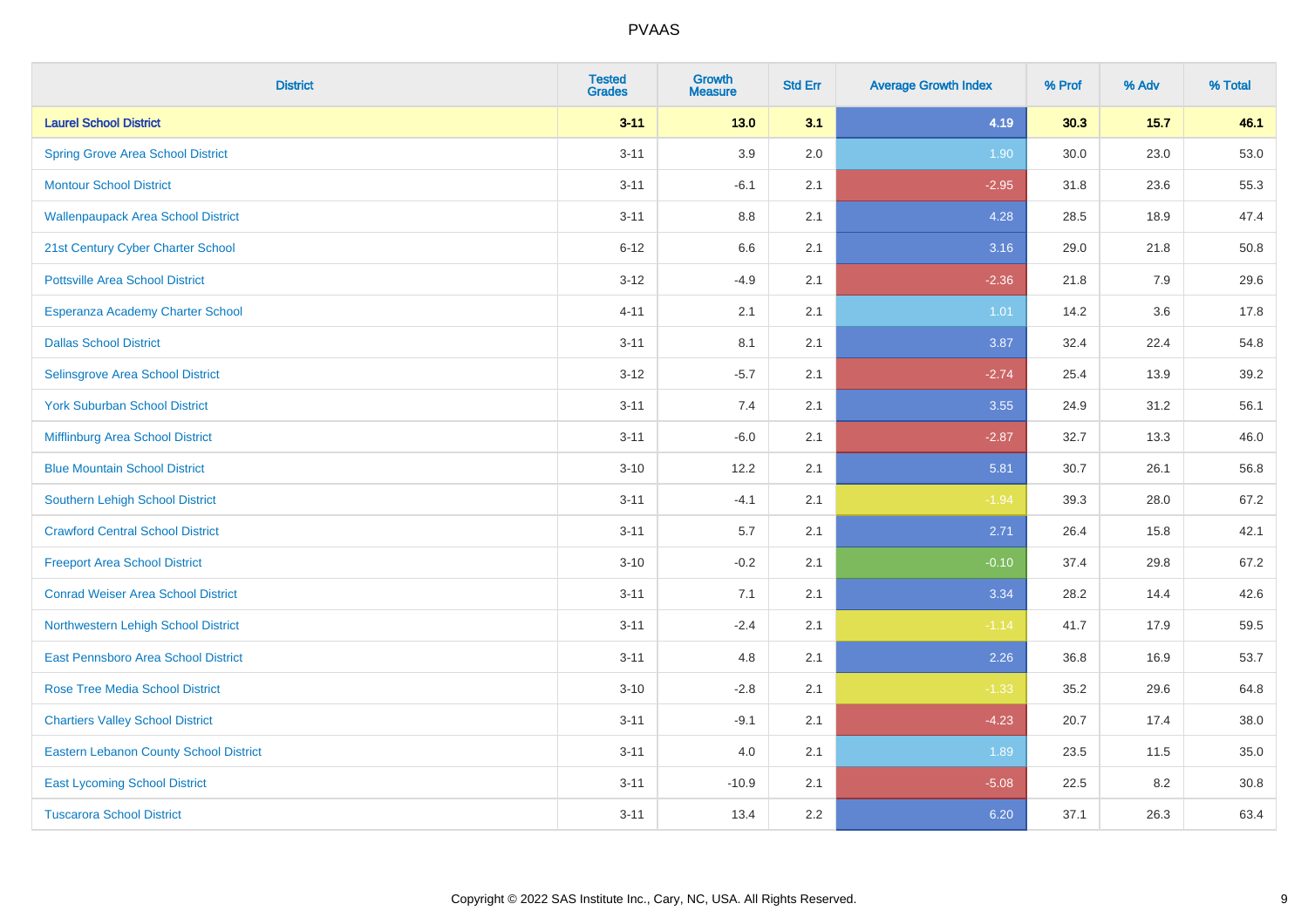| <b>District</b>                               | <b>Tested</b><br><b>Grades</b> | <b>Growth</b><br><b>Measure</b> | <b>Std Err</b> | <b>Average Growth Index</b> | % Prof | % Adv  | % Total |
|-----------------------------------------------|--------------------------------|---------------------------------|----------------|-----------------------------|--------|--------|---------|
| <b>Laurel School District</b>                 | $3 - 11$                       | $13.0$                          | 3.1            | 4.19                        | 30.3   | $15.7$ | 46.1    |
| <b>Donegal School District</b>                | $3 - 12$                       | 5.9                             | 2.2            | 2.72                        | 34.1   | 23.1   | 57.2    |
| <b>Mckeesport Area School District</b>        | $3 - 12$                       | 4.6                             | 2.2            | 2.14                        | 21.1   | 4.4    | 25.5    |
| North Schuylkill School District              | $3 - 11$                       | $-4.7$                          | 2.2            | $-2.16$                     | 20.2   | 11.7   | 31.9    |
| <b>Pittston Area School District</b>          | $3 - 11$                       | $-8.2$                          | 2.2            | $-3.75$                     | 26.7   | 14.8   | 41.5    |
| <b>Ringgold School District</b>               | $3 - 11$                       | 2.9                             | 2.2            | 1.32                        | 23.8   | 13.3   | 37.1    |
| <b>Wallingford-Swarthmore School District</b> | $3 - 10$                       | 5.0                             | 2.2            | 2.25                        | 33.3   | 37.1   | 70.4    |
| <b>New Foundations Charter School</b>         | $3 - 11$                       | $0.6\,$                         | 2.2            | 0.29                        | 22.4   | 4.0    | 26.4    |
| <b>Crestwood School District</b>              | $3 - 11$                       | $-3.4$                          | 2.2            | $-1.52$                     | 33.1   | 21.7   | 54.9    |
| <b>Fort Leboeuf School District</b>           | $3 - 11$                       | 3.5                             | 2.2            | 1.58                        | 32.0   | 16.8   | 48.8    |
| <b>Pottstown School District</b>              | $3-12$                         | 2.0                             | 2.2            | 0.88                        | 19.4   | 6.2    | 25.6    |
| <b>Valley View School District</b>            | $3 - 11$                       | 9.3                             | 2.2            | 4.18                        | 26.6   | 23.1   | 49.7    |
| Saint Marys Area School District              | $3 - 11$                       | 6.0                             | 2.2            | 2.69                        | 35.4   | 18.3   | 53.7    |
| <b>Bucks County Technical High School</b>     | $9 - 10$                       | $-2.9$                          | 2.2            | $-1.29$                     | 27.7   | 10.4   | 38.2    |
| <b>Saucon Valley School District</b>          | $3 - 11$                       | 18.9                            | 2.2            | 8.48                        | 26.0   | 39.6   | 65.6    |
| <b>South Middleton School District</b>        | $3 - 11$                       | 4.4                             | 2.2            | 1.95                        | 31.1   | 16.4   | 47.5    |
| <b>Schuylkill Valley School District</b>      | $3 - 11$                       | $-1.0$                          | 2.2            | $-0.47$                     | 29.8   | 20.2   | 50.0    |
| <b>South Butler County School District</b>    | $3 - 10$                       | 6.3                             | 2.2            | 2.80                        | 37.8   | 19.2   | 57.0    |
| <b>Greensburg Salem School District</b>       | $3 - 11$                       | $-6.9$                          | 2.2            | $-3.06$                     | 30.3   | 13.3   | 43.6    |
| <b>Grove City Area School District</b>        | $3-12$                         | $-8.8$                          | 2.3            | $-3.89$                     | 25.6   | 16.4   | 42.0    |
| Northern Lebanon School District              | $3 - 11$                       | $-0.7$                          | 2.3            | $-0.29$                     | 18.8   | 6.8    | 25.6    |
| <b>Bradford Area School District</b>          | $3 - 12$                       | $-1.8$                          | 2.3            | $-0.79$                     | 31.2   | 16.7   | 47.9    |
| <b>Big Spring School District</b>             | $3 - 11$                       | $-9.8$                          | 2.3            | $-4.32$                     | 23.6   | 12.9   | 36.5    |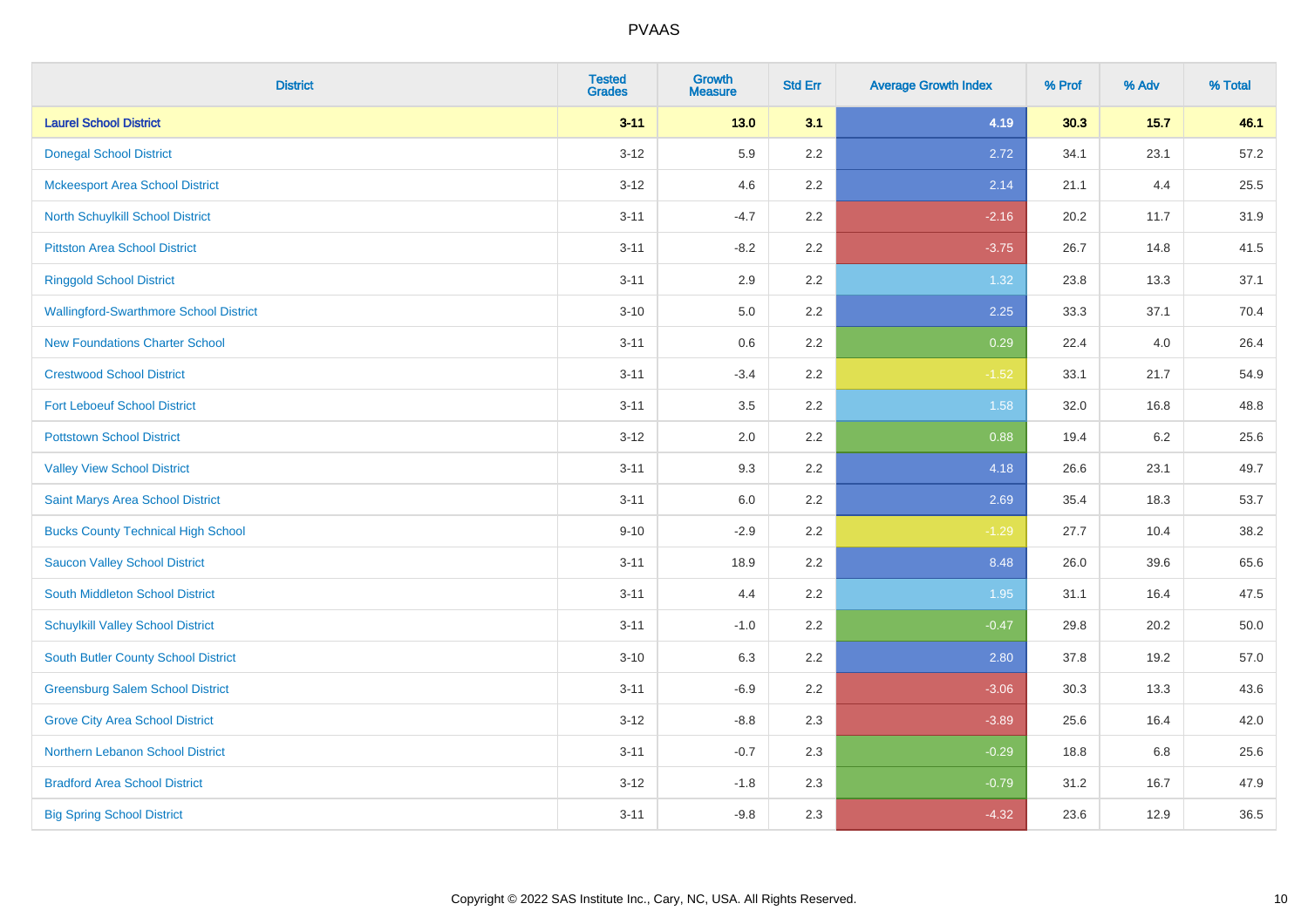| <b>District</b>                             | <b>Tested</b><br><b>Grades</b> | <b>Growth</b><br><b>Measure</b> | <b>Std Err</b> | <b>Average Growth Index</b> | % Prof | % Adv   | % Total |
|---------------------------------------------|--------------------------------|---------------------------------|----------------|-----------------------------|--------|---------|---------|
| <b>Laurel School District</b>               | $3 - 11$                       | $13.0$                          | 3.1            | 4.19                        | 30.3   | $15.7$  | 46.1    |
| <b>Central Cambria School District</b>      | $3 - 11$                       | $-12.7$                         | 2.3            | $-5.61$                     | 19.4   | 7.4     | 26.9    |
| <b>Corry Area School District</b>           | $3 - 11$                       | $-6.8$                          | 2.3            | $-3.01$                     | 24.0   | $8.8\,$ | 32.8    |
| <b>New Castle Area School District</b>      | $3 - 12$                       | $-13.6$                         | 2.3            | $-5.99$                     | 17.6   | 2.0     | 19.5    |
| <b>Tyrone Area School District</b>          | $3 - 12$                       | 29.2                            | 2.3            | 12.86                       | 36.6   | 29.1    | 65.7    |
| <b>Mount Pleasant Area School District</b>  | $3 - 11$                       | $-5.4$                          | 2.3            | $-2.37$                     | 33.3   | 8.7     | 42.0    |
| <b>Keystone Oaks School District</b>        | $3 - 11$                       | $-7.2$                          | 2.3            | $-3.14$                     | 30.0   | 11.1    | 41.0    |
| <b>Belle Vernon Area School District</b>    | $3 - 11$                       | 11.1                            | 2.3            | 4.88                        | 31.6   | 25.4    | 57.1    |
| <b>Central Columbia School District</b>     | $3 - 12$                       | 0.3                             | 2.3            | 0.12                        | 25.4   | 37.6    | 63.0    |
| <b>Eastern York School District</b>         | $3 - 11$                       | $-6.2$                          | 2.3            | $-2.70$                     | 27.8   | 18.5    | 46.4    |
| <b>Laurel Highlands School District</b>     | $3 - 11$                       | $-3.8$                          | 2.3            | $-1.63$                     | 20.9   | 14.6    | 35.4    |
| <b>Marple Newtown School District</b>       | $3 - 11$                       | 20.6                            | 2.3            | 8.95                        | 31.1   | 42.7    | 73.8    |
| <b>West Perry School District</b>           | $3 - 11$                       | 11.0                            | 2.3            | 4.76                        | 26.9   | 20.5    | 47.4    |
| <b>Harbor Creek School District</b>         | $3 - 11$                       | 13.4                            | 2.3            | 5.80                        | 34.5   | 40.7    | 75.2    |
| <b>Albert Gallatin Area School District</b> | $3 - 11$                       | $-1.7$                          | 2.3            | $-0.72$                     | 31.9   | 20.7    | 52.7    |
| <b>Avonworth School District</b>            | $3 - 10$                       | $-6.2$                          | 2.3            | $-2.68$                     | 35.9   | 14.1    | 50.0    |
| Dauphin County Technical School             | $9 - 11$                       | $-3.9$                          | 2.3            | $-1.67$                     | 18.3   | 11.1    | 29.3    |
| <b>Blackhawk School District</b>            | $3 - 11$                       | 2.0                             | 2.3            | 0.87                        | 34.6   | 20.7    | 55.3    |
| <b>Wyoming Valley West School District</b>  | $3 - 11$                       | $-5.5$                          | 2.3            | $-2.38$                     | 22.2   | 9.2     | 31.4    |
| <b>Mount Carmel Area School District</b>    | $3 - 11$                       | $-7.9$                          | 2.3            | $-3.38$                     | 18.2   | 4.4     | 22.6    |
| <b>Highlands School District</b>            | $3 - 11$                       | $-1.3$                          | 2.3            | $-0.55$                     | 32.6   | 10.5    | 43.0    |
| <b>Sharon City School District</b>          | $3 - 11$                       | $-6.5$                          | 2.3            | $-2.79$                     | 13.1   | $5.0\,$ | 18.1    |
| <b>Athens Area School District</b>          | $3 - 11$                       | 2.6                             | 2.3            | 1.11                        | 34.9   | 12.3    | 47.3    |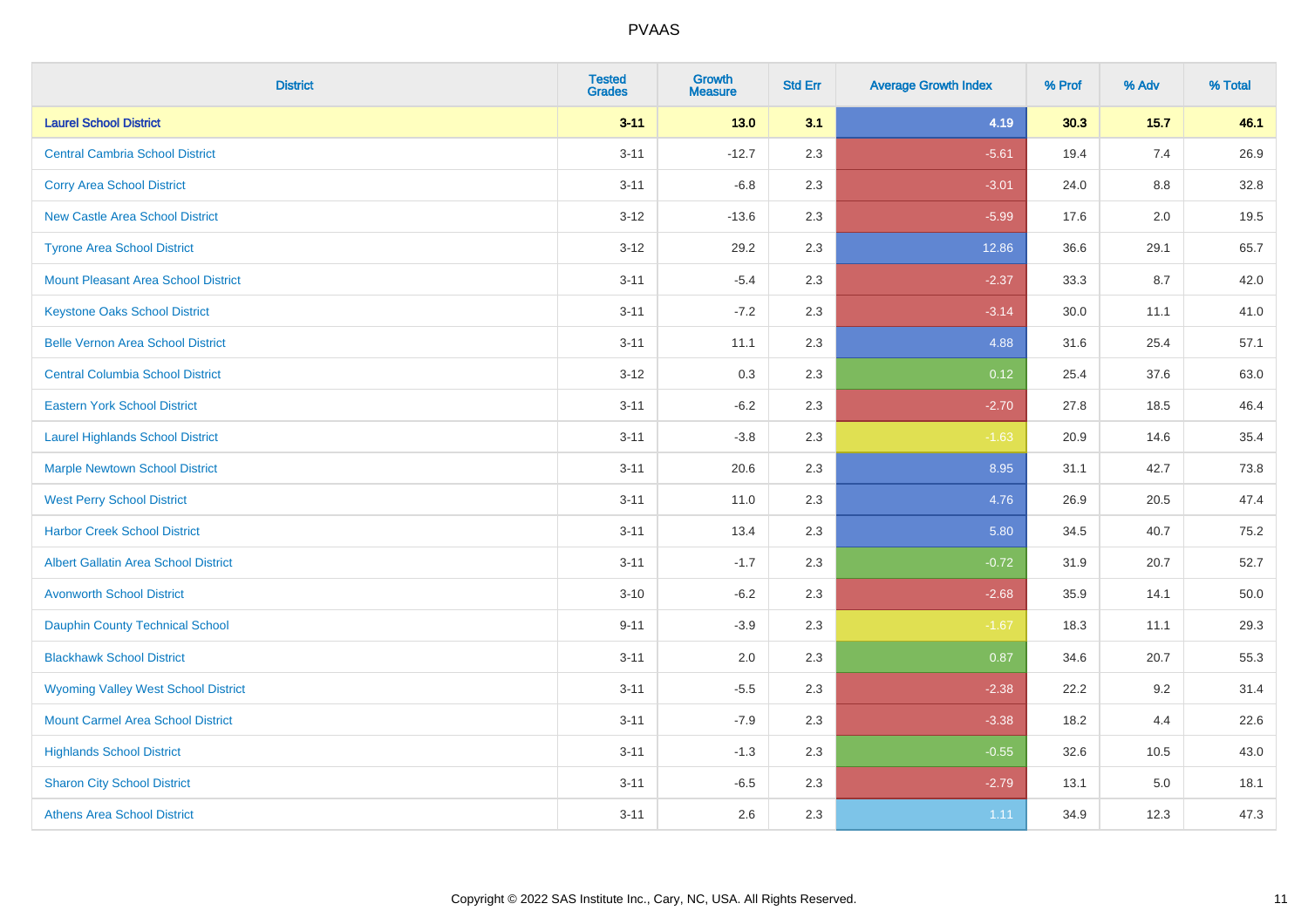| <b>District</b>                          | <b>Tested</b><br><b>Grades</b> | <b>Growth</b><br><b>Measure</b> | <b>Std Err</b> | <b>Average Growth Index</b> | % Prof | % Adv  | % Total |
|------------------------------------------|--------------------------------|---------------------------------|----------------|-----------------------------|--------|--------|---------|
| <b>Laurel School District</b>            | $3 - 11$                       | $13.0$                          | 3.1            | 4.19                        | 30.3   | $15.7$ | 46.1    |
| <b>Wilson Area School District</b>       | $3 - 11$                       | $-0.3$                          | 2.4            | $-0.12$                     | 35.4   | 14.6   | 50.0    |
| <b>Lehighton Area School District</b>    | $3 - 11$                       | 11.4                            | 2.4            | 4.84                        | 30.5   | 24.9   | 55.3    |
| <b>Plum Borough School District</b>      | $3 - 11$                       | $-9.4$                          | 2.4            | $-3.98$                     | 32.9   | 27.4   | 60.4    |
| <b>Tamaqua Area School District</b>      | $3 - 12$                       | 6.5                             | 2.4            | 2.72                        | 34.3   | 17.5   | 51.8    |
| <b>Lewisburg Area School District</b>    | $3 - 11$                       | 1.7                             | 2.4            | 0.72                        | 35.9   | 35.9   | 71.8    |
| <b>Greater Johnstown School District</b> | $3 - 11$                       | $-3.5$                          | 2.4            | $-1.45$                     | 10.3   | 1.3    | 11.5    |
| <b>Somerset Area School District</b>     | $3 - 11$                       | $-7.6$                          | 2.4            | $-3.17$                     | 21.0   | 14.5   | 35.5    |
| <b>Middletown Area School District</b>   | $3 - 11$                       | $-3.4$                          | 2.4            | $-1.44$                     | 34.3   | 15.2   | 49.4    |
| <b>Bedford Area School District</b>      | $3 - 11$                       | 6.4                             | 2.4            | 2.68                        | 31.0   | 20.6   | 51.6    |
| Hamburg Area School District             | $3 - 11$                       | 0.6                             | 2.4            | 0.25                        | 28.0   | 15.5   | 43.6    |
| <b>City CHS</b>                          | $10 - 11$                      | $-5.6$                          | 2.4            | $-2.34$                     | 15.9   | 1.5    | 17.4    |
| <b>Bermudian Springs School District</b> | $3 - 11$                       | 2.5                             | 2.4            | 1.05                        | 31.8   | 23.5   | 55.3    |
| <b>Wilkes-Barre Area School District</b> | $3 - 11$                       | $-12.4$                         | 2.4            | $-5.18$                     | 14.2   | 3.7    | 17.9    |
| <b>Fairview School District</b>          | $3 - 11$                       | 8.3                             | 2.4            | 3.43                        | 41.9   | 34.9   | 76.7    |
| <b>Penn Hills School District</b>        | $3 - 11$                       | 0.0                             | 2.4            | 0.02                        | 18.4   | 7.1    | 25.6    |
| Penn Cambria School District             | $3 - 11$                       | $-4.5$                          | 2.4            | $-1.86$                     | 27.3   | 15.8   | 43.2    |
| <b>Spring Cove School District</b>       | $3 - 11$                       | 9.1                             | 2.4            | 3.77                        | 31.8   | 25.4   | 57.1    |
| Jim Thorpe Area School District          | $3 - 11$                       | $-10.9$                         | 2.4            | $-4.48$                     | 19.5   | 6.0    | 25.5    |
| <b>Agora Cyber Charter School</b>        | $3 - 11$                       | 14.6                            | 2.4            | 6.03                        | 24.7   | 19.5   | 44.2    |
| <b>General Mclane School District</b>    | $3 - 11$                       | $-10.7$                         | 2.4            | $-4.40$                     | 34.0   | 15.6   | 49.6    |
| <b>Shikellamy School District</b>        | $3 - 10$                       | $-8.3$                          | 2.4            | $-3.42$                     | 20.8   | 18.5   | 39.2    |
| Oil City Area School District            | $3 - 11$                       | 8.6                             | 2.4            | 3.56                        | 29.1   | 13.1   | 42.2    |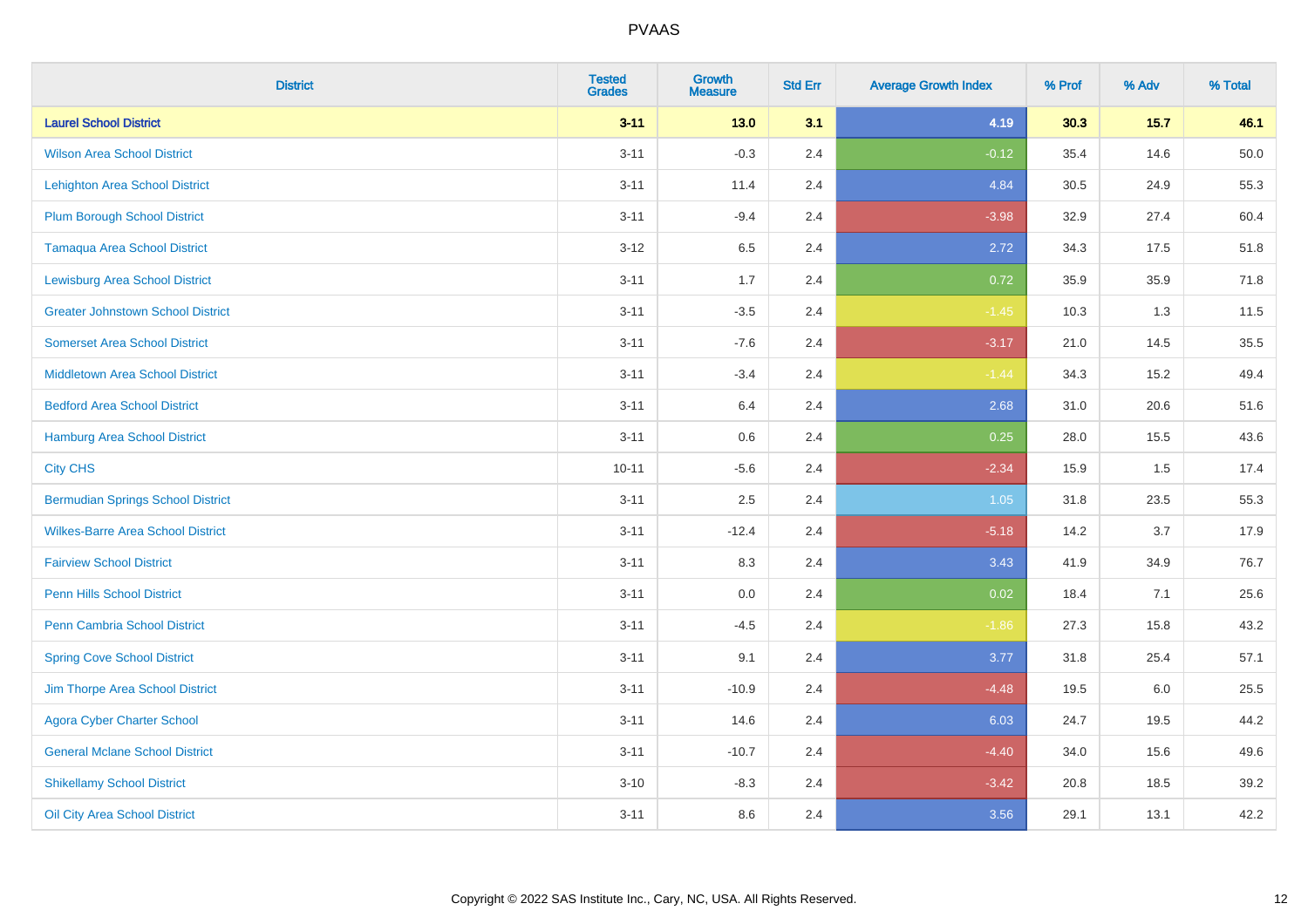| <b>District</b>                                | <b>Tested</b><br><b>Grades</b> | <b>Growth</b><br><b>Measure</b> | <b>Std Err</b> | <b>Average Growth Index</b> | % Prof | % Adv  | % Total |
|------------------------------------------------|--------------------------------|---------------------------------|----------------|-----------------------------|--------|--------|---------|
| <b>Laurel School District</b>                  | $3 - 11$                       | 13.0                            | 3.1            | 4.19                        | 30.3   | $15.7$ | 46.1    |
| <b>Littlestown Area School District</b>        | $3 - 11$                       | 28.7                            | 2.4            | 11.83                       | 38.4   | 29.3   | 67.7    |
| <b>Berwick Area School District</b>            | $3 - 11$                       | $-6.9$                          | 2.4            | $-2.84$                     | 22.3   | 11.5   | 33.8    |
| <b>Tredyffrin-Easttown School District</b>     | $3 - 10$                       | 8.7                             | 2.4            | 3.57                        | 35.2   | 35.8   | 71.0    |
| Annville-Cleona School District                | $3-12$                         | 1.1                             | 2.4            | 0.45                        | 34.8   | 13.6   | 48.5    |
| <b>Oley Valley School District</b>             | $3 - 11$                       | 1.4                             | 2.4            | 0.56                        | 37.4   | 23.9   | 61.4    |
| <b>Shamokin Area School District</b>           | $3 - 11$                       | $-2.6$                          | 2.5            | $-1.06$                     | 19.6   | 9.8    | 29.3    |
| <b>Slippery Rock Area School District</b>      | $3 - 11$                       | $-3.8$                          | 2.5            | $-1.56$                     | 30.8   | 21.9   | 52.7    |
| <b>Elizabeth Forward School District</b>       | $3 - 11$                       | $-5.5$                          | 2.5            | $-2.25$                     | 32.2   | 12.8   | 45.0    |
| <b>Wayne Highlands School District</b>         | $3 - 11$                       | 22.5                            | 2.5            | 9.16                        | 33.8   | 40.4   | 74.2    |
| <b>MaST Community Charter School</b>           | $3 - 10$                       | $-0.9$                          | 2.5            | $-0.34$                     | 25.0   | 21.6   | 46.6    |
| <b>Universal Audenried Charter School</b>      | $9 - 11$                       | $-3.8$                          | 2.5            | $-1.53$                     | 3.0    | 0.5    | 3.5     |
| Lehigh Valley Charter High School For The Arts | $9 - 10$                       | $-11.8$                         | 2.5            | $-4.76$                     | 28.9   | 5.7    | 34.6    |
| <b>Deer Lakes School District</b>              | $3 - 11$                       | $-10.0$                         | 2.5            | $-4.02$                     | 27.7   | 9.9    | 37.6    |
| <b>Quaker Valley School District</b>           | $3 - 11$                       | 12.2                            | 2.5            | 4.90                        | 39.5   | 26.4   | 65.9    |
| <b>Wyoming Area School District</b>            | $3 - 10$                       | $-5.5$                          | 2.5            | $-2.21$                     | 32.0   | 9.6    | 41.6    |
| <b>Scranton School District</b>                | $3 - 12$                       | $-10.1$                         | 2.5            | $-4.04$                     | 20.0   | 7.7    | 27.7    |
| <b>West Mifflin Area School District</b>       | $3 - 12$                       | $-11.9$                         | 2.5            | $-4.77$                     | 15.9   | 4.0    | 19.9    |
| <b>Milton Area School District</b>             | $3 - 11$                       | $-10.1$                         | 2.5            | $-4.04$                     | 23.0   | 11.3   | 34.2    |
| <b>Tech Freire Charter School</b>              | $9 - 11$                       | $0.7\,$                         | 2.5            | 0.27                        | 3.6    | 0.0    | 3.6     |
| <b>Upper Adams School District</b>             | $3 - 11$                       | 0.9                             | 2.5            | 0.37                        | 33.0   | 17.0   | 50.0    |
| <b>Hermitage School District</b>               | $3 - 12$                       | 14.0                            | 2.5            | 5.59                        | 34.0   | 27.0   | 61.0    |
| <b>Titusville Area School District</b>         | $3 - 11$                       | $-5.0$                          | 2.5            | $-1.98$                     | 26.5   | 6.8    | 33.3    |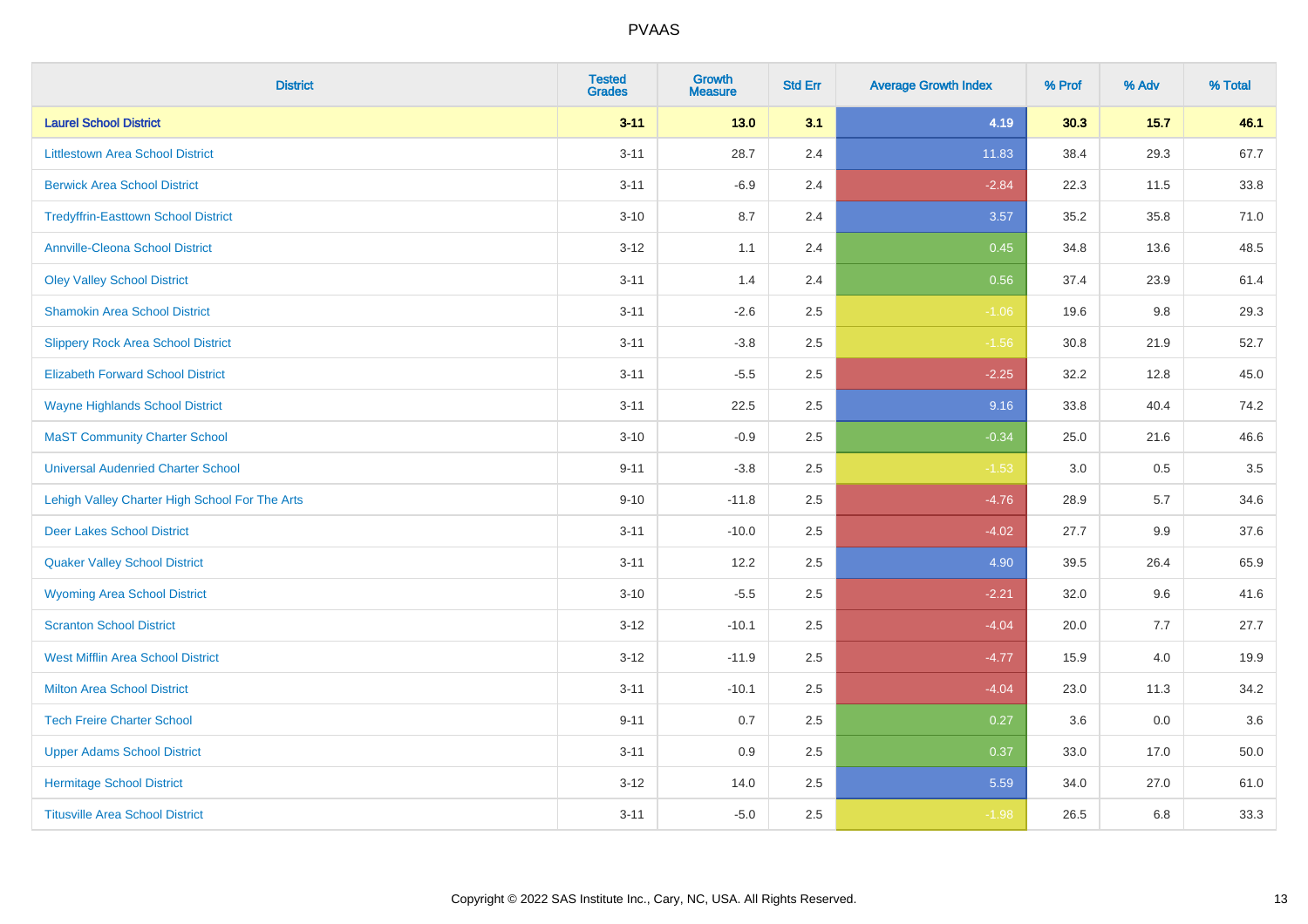| <b>District</b>                                                       | <b>Tested</b><br><b>Grades</b> | <b>Growth</b><br><b>Measure</b> | <b>Std Err</b> | <b>Average Growth Index</b> | % Prof | % Adv  | % Total |
|-----------------------------------------------------------------------|--------------------------------|---------------------------------|----------------|-----------------------------|--------|--------|---------|
| <b>Laurel School District</b>                                         | $3 - 11$                       | 13.0                            | 3.1            | 4.19                        | 30.3   | $15.7$ | 46.1    |
| Pen Argyl Area School District                                        | $3 - 12$                       | 12.8                            | 2.5            | 5.10                        | 28.5   | 23.8   | 52.3    |
| Northern Lehigh School District                                       | $3 - 12$                       | 6.1                             | 2.5            | 2.42                        | 21.4   | 18.0   | 39.3    |
| <b>Central Greene School District</b>                                 | $3 - 11$                       | $-0.4$                          | 2.5            | $-0.15$                     | 27.8   | 14.8   | 42.6    |
| <b>Bald Eagle Area School District</b>                                | $3 - 11$                       | 7.6                             | 2.5            | 3.00                        | 31.6   | 15.6   | 47.3    |
| <b>Jersey Shore Area School District</b>                              | $3 - 11$                       | 0.7                             | 2.5            | 0.27                        | 39.3   | 13.6   | 52.9    |
| <b>Forest Hills School District</b>                                   | $3 - 11$                       | 1.8                             | 2.5            | 0.71                        | 28.8   | 10.3   | 39.1    |
| Preparatory Charter School Of Mathematics, Science, Tech, And Careers | $9 - 10$                       | $-5.1$                          | 2.5            | $-2.03$                     | 6.3    | 1.4    | 7.7     |
| Ambridge Area School District                                         | $3 - 12$                       | $-19.4$                         | 2.5            | $-7.64$                     | 23.2   | 5.6    | 28.9    |
| <b>Beaver Area School District</b>                                    | $3 - 10$                       | $-3.0$                          | 2.5            | $-1.16$                     | 25.8   | 27.8   | 53.6    |
| <b>Woodland Hills School District</b>                                 | $3 - 12$                       | $-4.2$                          | 2.5            | $-1.66$                     | 10.1   | 1.4    | 11.5    |
| <b>Innovative Arts Academy Charter School</b>                         | $6 - 11$                       | $-7.2$                          | 2.5            | $-2.83$                     | 2.0    | 0.0    | 2.0     |
| <b>South Park School District</b>                                     | $3 - 11$                       | $-8.8$                          | 2.5            | $-3.46$                     | 28.1   | 17.0   | 45.2    |
| <b>Brandywine Heights Area School District</b>                        | $3 - 11$                       | 5.8                             | 2.6            | 2.27                        | 27.7   | 28.6   | 56.2    |
| <b>Conneaut School District</b>                                       | $3 - 12$                       | $-2.3$                          | 2.6            | $-0.91$                     | 27.4   | 9.7    | 37.1    |
| <b>Midd-West School District</b>                                      | $3 - 11$                       | 3.6                             | 2.6            | 1.42                        | 28.6   | 25.0   | 53.6    |
| Huntingdon Area School District                                       | $3 - 11$                       | 5.8                             | 2.6            | 2.28                        | 27.8   | 17.4   | 45.2    |
| <b>Danville Area School District</b>                                  | $3 - 11$                       | 18.4                            | 2.6            | 7.19                        | 32.0   | 46.1   | 78.1    |
| Perseus House Charter School Of Excellence                            | $6 - 11$                       | $-6.4$                          | 2.6            | $-2.50$                     | 0.9    | 0.0    | 0.9     |
| Northern Tioga School District                                        | $3 - 12$                       | 6.8                             | 2.6            | 2.64                        | 25.0   | 16.9   | 41.9    |
| <b>Girard School District</b>                                         | $3 - 11$                       | $-12.3$                         | 2.6            | $-4.76$                     | 29.7   | 18.9   | 48.6    |
| Philadelphia Electrical & Tech Charter High School                    | $10 - 10$                      | 1.2                             | 2.6            | 0.45                        | 0.9    | 0.0    | 0.9     |
| <b>Central Valley School District</b>                                 | $3 - 10$                       | 4.7                             | 2.6            | 1.83                        | 37.8   | 18.5   | 56.3    |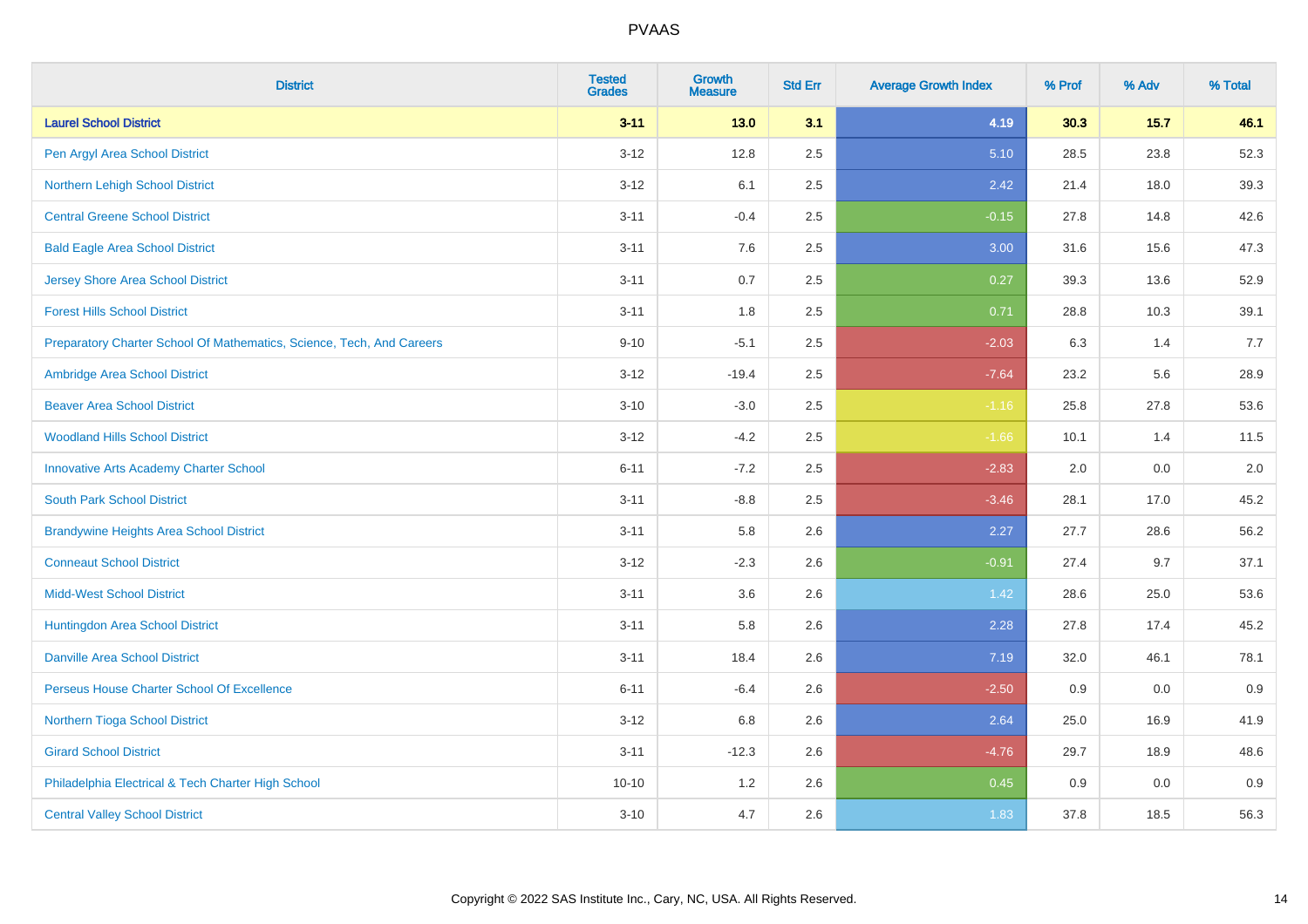| <b>District</b>                                  | <b>Tested</b><br><b>Grades</b> | <b>Growth</b><br><b>Measure</b> | <b>Std Err</b> | <b>Average Growth Index</b> | % Prof | % Adv  | % Total |
|--------------------------------------------------|--------------------------------|---------------------------------|----------------|-----------------------------|--------|--------|---------|
| <b>Laurel School District</b>                    | $3 - 11$                       | 13.0                            | 3.1            | 4.19                        | 30.3   | $15.7$ | 46.1    |
| <b>Susquenita School District</b>                | $3 - 11$                       | $-5.9$                          | 2.6            | $-2.28$                     | 30.6   | 13.9   | 44.4    |
| <b>Collegium Charter School</b>                  | $3 - 10$                       | 21.2                            | 2.6            | 8.18                        | 25.4   | 16.4   | 41.8    |
| <b>Western Wayne School District</b>             | $3 - 11$                       | 3.6                             | 2.6            | 1.39                        | 30.8   | 16.2   | 47.0    |
| <b>Wyomissing Area School District</b>           | $3 - 12$                       | $-2.4$                          | 2.6            | $-0.92$                     | 25.6   | 28.1   | 53.7    |
| <b>Franklin Area School District</b>             | $3 - 11$                       | $-3.7$                          | 2.6            | $-1.43$                     | 30.5   | 5.9    | 36.4    |
| Community Academy Of Philadelphia Charter School | $3 - 11$                       | 0.1                             | 2.6            | 0.06                        | 9.7    | 2.6    | 12.4    |
| <b>Derry Area School District</b>                | $3 - 11$                       | $-11.8$                         | 2.6            | $-4.53$                     | 34.8   | 6.1    | 40.9    |
| <b>Greater Nanticoke Area School District</b>    | $3 - 12$                       | $-6.8$                          | 2.6            | $-2.58$                     | 15.2   | 8.9    | 24.1    |
| <b>Chester-Upland School District</b>            | $3 - 11$                       | $-3.6$                          | 2.6            | $-1.38$                     | 1.6    | 0.0    | 1.6     |
| <b>Hopewell Area School District</b>             | $3 - 11$                       | 0.8                             | 2.6            | 0.31                        | 34.5   | 12.4   | 46.9    |
| <b>Richland School District</b>                  | $3 - 11$                       | $-6.9$                          | 2.6            | $-2.63$                     | 40.1   | 20.9   | 61.0    |
| Penns Valley Area School District                | $3 - 12$                       | 14.1                            | 2.6            | 5.33                        | 29.6   | 23.3   | 52.9    |
| <b>Montoursville Area School District</b>        | $3 - 12$                       | $-8.4$                          | 2.6            | $-3.17$                     | 38.8   | 18.2   | 57.0    |
| Karns City Area School District                  | $3 - 11$                       | $-7.2$                          | 2.6            | $-2.71$                     | 26.4   | 20.8   | 47.2    |
| <b>Towanda Area School District</b>              | $3 - 11$                       | $-4.0$                          | 2.6            | $-1.52$                     | 24.8   | 9.9    | 34.8    |
| <b>Neshannock Township School District</b>       | $3 - 10$                       | $-12.5$                         | 2.7            | $-4.73$                     | 29.0   | 13.0   | 42.0    |
| Susquehanna Township School District             | $3 - 12$                       | 3.9                             | 2.7            | 1.45                        | 19.0   | 13.1   | 32.0    |
| Boys Latin Of Philadelphia Charter School        | $6 - 12$                       | $-8.0$                          | 2.7            | $-3.02$                     | 1.4    | 0.0    | 1.4     |
| <b>Riverside School District</b>                 | $3 - 11$                       | $-6.2$                          | 2.7            | $-2.33$                     | 20.8   | 17.0   | 37.7    |
| <b>Palmerton Area School District</b>            | $3 - 11$                       | $-0.9$                          | 2.7            | $-0.34$                     | 34.3   | 14.3   | 48.6    |
| <b>Loyalsock Township School District</b>        | $3 - 12$                       | 26.7                            | 2.7            | 9.92                        | 36.8   | 35.1   | 71.9    |
| Schuylkill Haven Area School District            | $3 - 11$                       | $-5.3$                          | 2.7            | $-1.96$                     | 22.2   | 11.6   | 33.8    |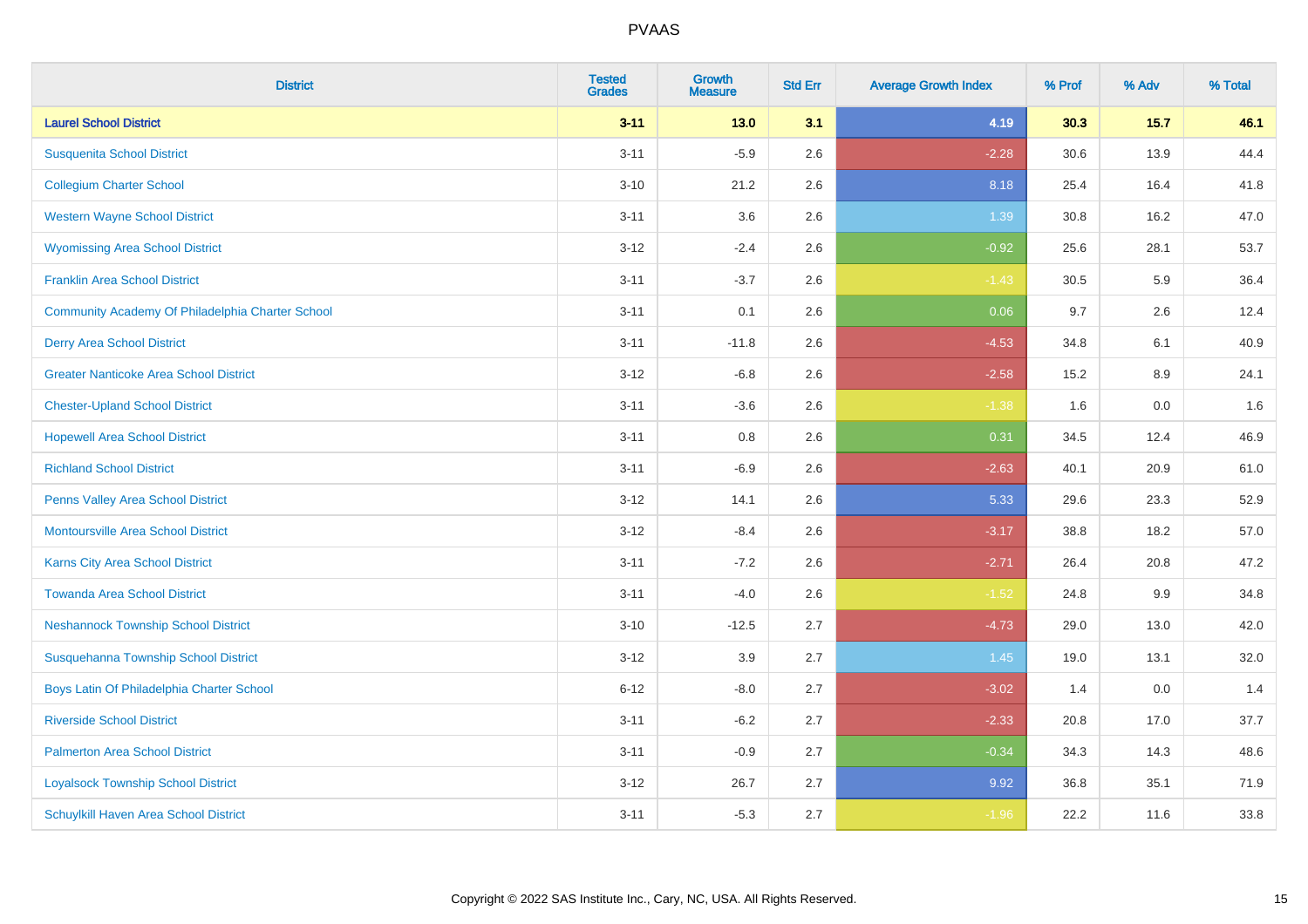| <b>District</b>                                    | <b>Tested</b><br><b>Grades</b> | <b>Growth</b><br><b>Measure</b> | <b>Std Err</b> | <b>Average Growth Index</b> | % Prof | % Adv   | % Total |
|----------------------------------------------------|--------------------------------|---------------------------------|----------------|-----------------------------|--------|---------|---------|
| <b>Laurel School District</b>                      | $3 - 11$                       | 13.0                            | 3.1            | 4.19                        | 30.3   | $15.7$  | 46.1    |
| <b>Dunmore School District</b>                     | $3 - 11$                       | $-12.2$                         | 2.7            | $-4.51$                     | 15.0   | $5.3\,$ | 20.4    |
| <b>Riverside Beaver County School District</b>     | $3 - 11$                       | $-5.5$                          | 2.7            | $-2.03$                     | 35.8   | 23.2    | 59.0    |
| <b>Punxsutawney Area School District</b>           | $3 - 11$                       | 15.8                            | 2.7            | 5.83                        | 18.6   | 29.0    | 47.6    |
| <b>Mid Valley School District</b>                  | $3 - 10$                       | $-11.1$                         | 2.7            | $-4.07$                     | 28.3   | 8.1     | 36.4    |
| <b>North East School District</b>                  | $3 - 11$                       | $-5.3$                          | 2.7            | $-1.97$                     | 31.7   | 24.8    | 56.4    |
| <b>Yough School District</b>                       | $3 - 10$                       | $-6.2$                          | 2.7            | $-2.27$                     | 28.9   | 8.8     | 37.7    |
| <b>Warrior Run School District</b>                 | $3 - 11$                       | 10.5                            | 2.7            | 3.86                        | 34.1   | 16.8    | 50.9    |
| Philadelphia Academy Charter School                | $3 - 11$                       | $-14.7$                         | 2.7            | $-5.42$                     | 21.6   | 3.9     | 25.5    |
| <b>West York Area School District</b>              | $3 - 12$                       | $-9.8$                          | 2.7            | $-3.57$                     | 21.9   | 10.9    | 32.8    |
| <b>Lincoln Park Performing Arts Charter School</b> | $7 - 11$                       | $-14.9$                         | 2.7            | $-5.45$                     | 39.3   | 8.9     | 48.2    |
| <b>Charleroi School District</b>                   | $3 - 11$                       | $-4.3$                          | 2.7            | $-1.55$                     | 22.2   | 15.9    | 38.1    |
| <b>Hanover Public School District</b>              | $3 - 11$                       | $-12.4$                         | 2.7            | $-4.50$                     | 22.7   | 6.2     | 28.9    |
| <b>Wattsburg Area School District</b>              | $3 - 11$                       | 1.0                             | 2.7            | 0.36                        | 20.4   | 12.4    | 32.7    |
| <b>Lakeland School District</b>                    | $3 - 11$                       | 13.3                            | 2.8            | 4.80                        | 22.2   | 21.2    | 43.4    |
| <b>Montrose Area School District</b>               | $3 - 10$                       | 12.3                            | 2.8            | 4.41                        | 37.8   | 28.9    | 66.7    |
| Lake-Lehman School District                        | $3 - 11$                       | 14.9                            | 2.8            | 5.34                        | 25.8   | 22.5    | 48.3    |
| <b>Mohawk Area School District</b>                 | $3 - 11$                       | $-10.5$                         | 2.8            | $-3.75$                     | 35.1   | 10.6    | 45.7    |
| <b>Kutztown Area School District</b>               | $3 - 12$                       | 9.3                             | 2.8            | 3.34                        | 38.5   | 14.6    | 53.2    |
| Columbia-Montour AVTS                              | $9 - 10$                       | $-7.1$                          | 2.8            | $-2.52$                     | 19.5   | 3.2     | 22.7    |
| <b>Blairsville-Saltsburg School District</b>       | $3 - 11$                       | $-7.5$                          | 2.8            | $-2.67$                     | 20.1   | 8.2     | 28.3    |
| Mastery Charter School - Shoemaker Campus          | $7 - 10$                       | $-2.3$                          | 2.8            | $-0.81$                     | 10.1   | 3.7     | 13.8    |
| <b>Iroquois School District</b>                    | $3 - 11$                       | 13.6                            | 2.8            | 4.83                        | 33.3   | 16.0    | 49.4    |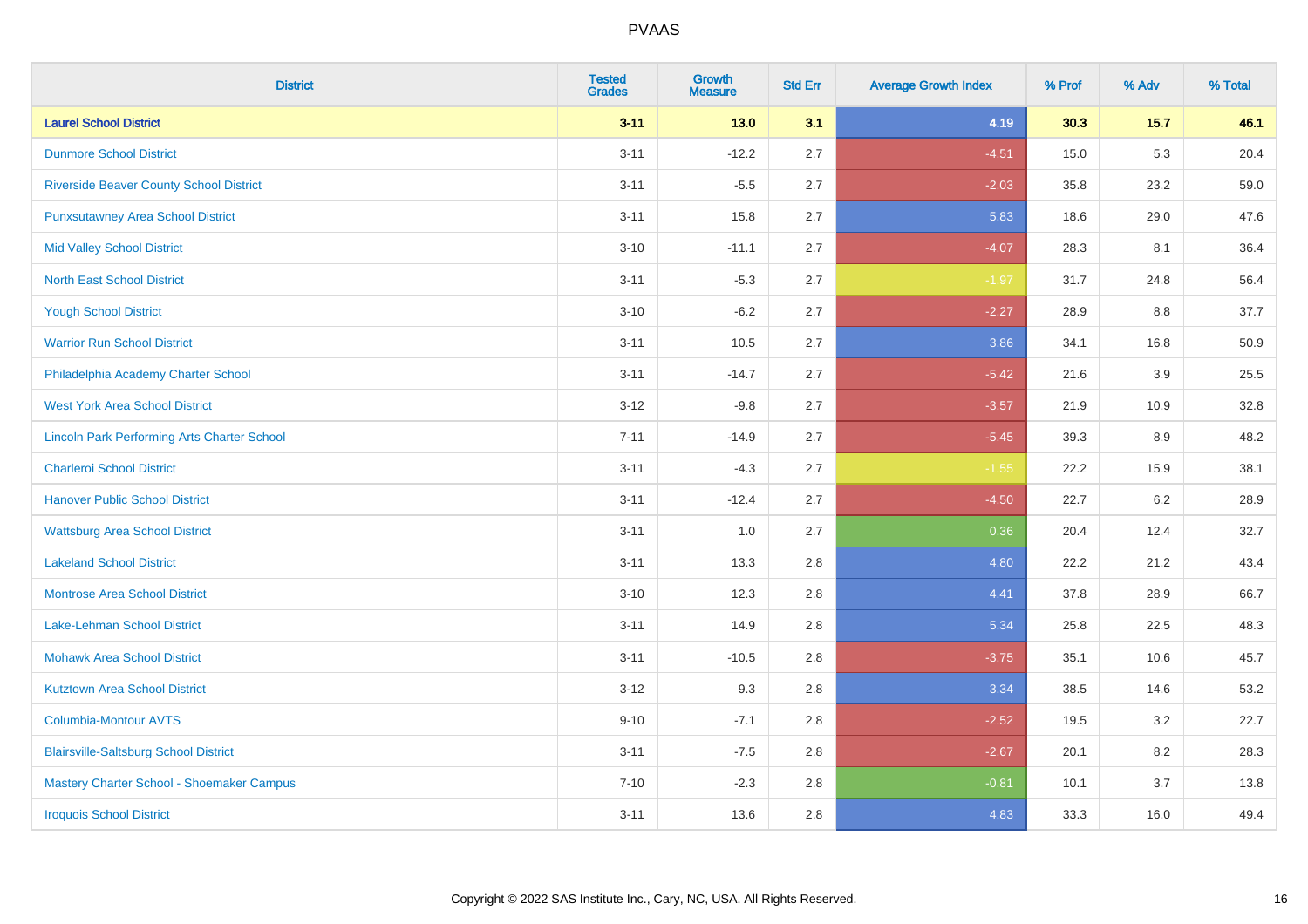| <b>District</b>                              | <b>Tested</b><br><b>Grades</b> | <b>Growth</b><br><b>Measure</b> | <b>Std Err</b> | <b>Average Growth Index</b> | % Prof | % Adv  | % Total |
|----------------------------------------------|--------------------------------|---------------------------------|----------------|-----------------------------|--------|--------|---------|
| <b>Laurel School District</b>                | $3 - 11$                       | $13.0$                          | 3.1            | 4.19                        | 30.3   | $15.7$ | 46.1    |
| Southern Tioga School District               | $3 - 11$                       | $-0.1$                          | 2.8            | $-0.03$                     | 26.3   | 10.3   | 36.6    |
| Catasauqua Area School District              | $3 - 12$                       | $-7.3$                          | 2.8            | $-2.58$                     | 27.1   | 11.2   | 38.3    |
| <b>Bellwood-Antis School District</b>        | $3 - 10$                       | 3.5                             | 2.8            | 1.24                        | 40.9   | 19.4   | 60.2    |
| <b>Mount Union Area School District</b>      | $3 - 10$                       | $-2.5$                          | 2.8            | $-0.89$                     | 19.8   | 5.8    | 25.6    |
| <b>Westmont Hilltop School District</b>      | $3 - 11$                       | $-1.0$                          | 2.8            | $-0.36$                     | 33.3   | 14.7   | 48.0    |
| <b>Big Beaver Falls Area School District</b> | $3 - 11$                       | $-17.9$                         | 2.8            | $-6.27$                     | 9.4    | 2.8    | 12.2    |
| <b>Elk Lake School District</b>              | $3 - 11$                       | $-6.1$                          | 2.9            | $-2.12$                     | 26.3   | 11.6   | 37.9    |
| <b>Kane Area School District</b>             | $3 - 10$                       | 8.8                             | 2.9            | 3.07                        | 31.4   | 19.8   | 51.2    |
| <b>Marion Center Area School District</b>    | $3 - 10$                       | 0.8                             | 2.9            | 0.27                        | 23.3   | 11.1   | 34.4    |
| <b>Canton Area School District</b>           | $3 - 11$                       | 8.4                             | 2.9            | 2.92                        | 13.8   | 23.0   | 36.8    |
| <b>Palisades School District</b>             | $3 - 11$                       | 7.7                             | 2.9            | 2.66                        | 27.8   | 20.3   | 48.1    |
| <b>Moniteau School District</b>              | $3 - 11$                       | $-11.8$                         | 2.9            | $-4.07$                     | 22.6   | 5.0    | 27.6    |
| <b>Chestnut Ridge School District</b>        | $3 - 12$                       | 4.0                             | 2.9            | 1.38                        | 33.2   | 11.0   | 44.2    |
| Cambria Heights School District              | $3 - 10$                       | $-6.2$                          | 2.9            | $-2.11$                     | 25.0   | 13.0   | 38.0    |
| <b>Washington School District</b>            | $3 - 11$                       | $-15.9$                         | 2.9            | $-5.44$                     | 12.9   | 1.7    | 14.7    |
| <b>Bristol Borough School District</b>       | $3 - 12$                       | $-5.9$                          | 2.9            | $-2.00$                     | 27.8   | 3.3    | 31.1    |
| New Hope-Solebury School District            | $3 - 11$                       | 28.8                            | 2.9            | 9.77                        | 31.6   | 50.0   | 81.6    |
| <b>Camp Hill School District</b>             | $3 - 12$                       | 20.7                            | 2.9            | 7.00                        | 32.3   | 41.4   | 73.7    |
| <b>Apollo-Ridge School District</b>          | $3-12$                         | 9.5                             | 3.0            | 3.23                        | 34.0   | 9.4    | 43.4    |
| <b>Greenville Area School District</b>       | $3 - 11$                       | $-13.2$                         | 3.0            | $-4.45$                     | 32.1   | 4.6    | 36.7    |
| Philipsburg-Osceola Area School District     | $3 - 11$                       | 4.1                             | 3.0            | 1.37                        | 22.5   | 16.2   | 38.8    |
| <b>Mcguffey School District</b>              | $3 - 11$                       | $-12.1$                         | 3.0            | $-4.06$                     | 12.8   | 5.9    | 18.6    |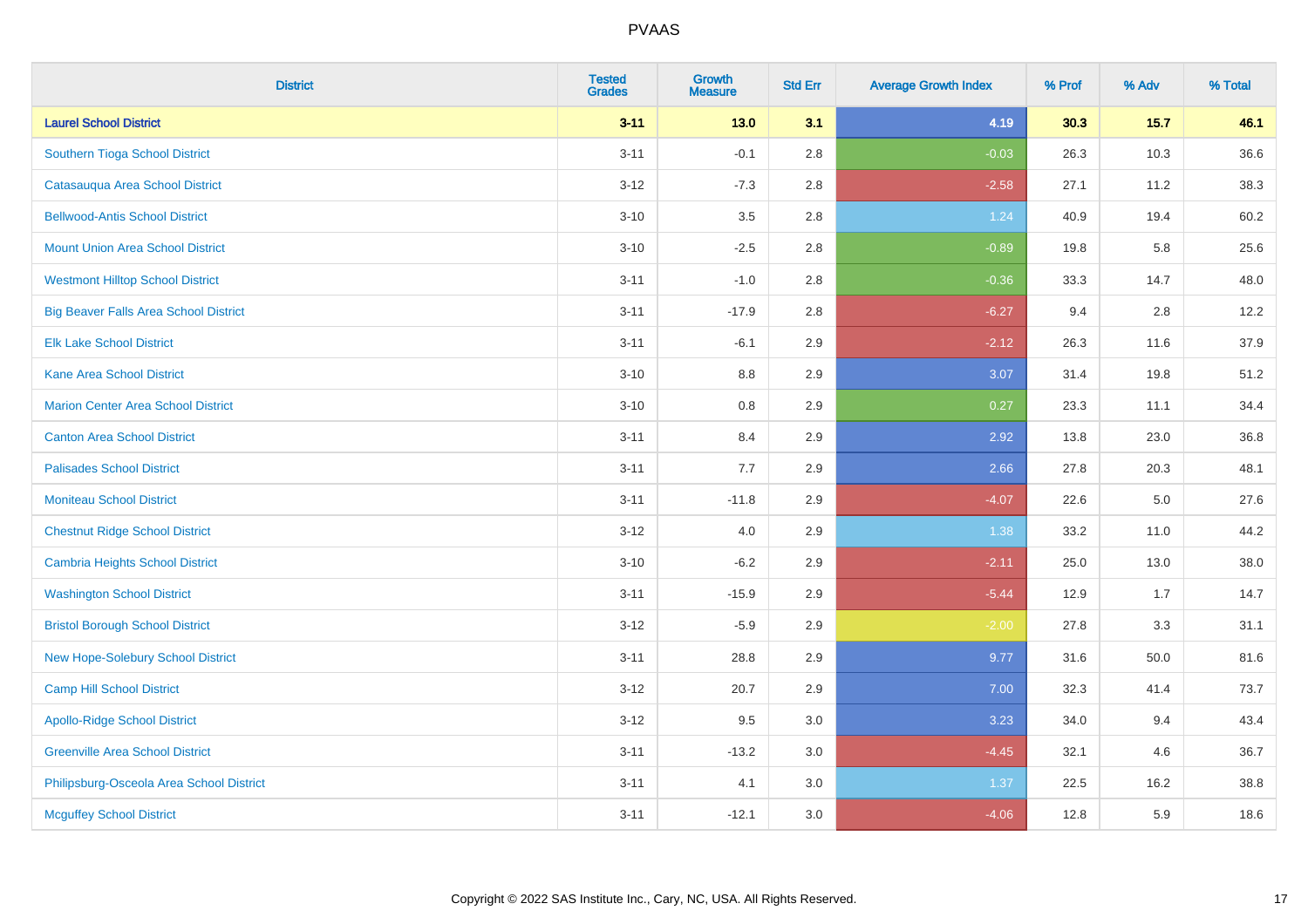| <b>District</b>                                   | <b>Tested</b><br><b>Grades</b> | <b>Growth</b><br><b>Measure</b> | <b>Std Err</b> | <b>Average Growth Index</b> | % Prof | % Adv  | % Total |
|---------------------------------------------------|--------------------------------|---------------------------------|----------------|-----------------------------|--------|--------|---------|
| <b>Laurel School District</b>                     | $3 - 11$                       | $13.0$                          | 3.1            | 4.19                        | 30.3   | $15.7$ | 46.1    |
| <b>Bentworth School District</b>                  | $3 - 11$                       | 7.0                             | 3.0            | 2.36                        | 26.6   | 17.0   | 43.6    |
| Lehigh Valley Academy Regional Charter School     | $3 - 11$                       | $-5.9$                          | 3.0            | $-1.98$                     | 20.0   | 7.7    | 27.7    |
| Southern Columbia Area School District            | $3 - 11$                       | $-8.5$                          | 3.0            | $-2.83$                     | 30.5   | 12.8   | 43.3    |
| <b>Pine Grove Area School District</b>            | $3 - 11$                       | $-1.1$                          | 3.0            | $-0.36$                     | 29.5   | 14.3   | 43.8    |
| <b>Mastery Charter School - Hardy Williams</b>    | $3 - 11$                       | 6.6                             | 3.0            | 2.21                        | 24.7   | 1.2    | 25.9    |
| <b>Windber Area School District</b>               | $3 - 11$                       | $-11.9$                         | 3.0            | $-3.94$                     | 41.0   | 10.3   | 51.3    |
| <b>Wellsboro Area School District</b>             | $3 - 11$                       | $-6.3$                          | 3.0            | $-2.08$                     | 24.4   | 13.4   | 37.8    |
| <b>MaST Community Charter School II</b>           | $3 - 10$                       | 1.4                             | 3.0            | 0.45                        | 16.1   | 4.6    | 20.7    |
| <b>East Allegheny School District</b>             | $3 - 11$                       | $-6.4$                          | 3.0            | $-2.11$                     | 21.0   | 7.4    | 28.4    |
| <b>Executive Education Academy Charter School</b> | $3 - 10$                       | $-14.6$                         | 3.0            | $-4.81$                     | 8.5    | 1.2    | 9.8     |
| <b>Brentwood Borough School District</b>          | $3 - 11$                       | 1.3                             | 3.0            | 0.44                        | 20.2   | 16.0   | 36.2    |
| <b>Uniontown Area School District</b>             | $3 - 11$                       | $-2.8$                          | 3.1            | $-0.91$                     | 31.7   | $7.3$  | 39.0    |
| <b>Carmichaels Area School District</b>           | $3 - 10$                       | $-7.0$                          | 3.1            | $-2.30$                     | 17.8   | 9.6    | 27.4    |
| <b>Freedom Area School District</b>               | $3 - 11$                       | $-6.3$                          | 3.1            | $-2.04$                     | 22.9   | 8.4    | 31.3    |
| <b>Springfield Township School District</b>       | $3 - 11$                       | $-3.9$                          | 3.1            | $-1.27$                     | 37.2   | 30.8   | 68.1    |
| <b>Southmoreland School District</b>              | $3 - 11$                       | $-12.5$                         | 3.1            | $-4.04$                     | 33.3   | 15.5   | 48.8    |
| <b>Avon Grove Charter School</b>                  | $3 - 11$                       | 9.8                             | 3.1            | 3.18                        | 32.4   | 26.0   | 58.4    |
| <b>Mercer Area School District</b>                | $3 - 11$                       | 2.2                             | 3.1            | 0.70                        | 24.4   | 11.8   | 36.2    |
| <b>Maritime Academy Charter School</b>            | $3 - 10$                       | 13.2                            | 3.1            | 4.29                        | 24.0   | 1.3    | 25.3    |
| <b>KIPP Dubois Charter School</b>                 | $9 - 10$                       | $-3.0$                          | 3.1            | $-0.95$                     | 10.0   | 0.0    | 10.0    |
| <b>Everett Area School District</b>               | $3 - 11$                       | $-1.1$                          | 3.1            | $-0.34$                     | 34.2   | 13.2   | 47.4    |
| South Williamsport Area School District           | $3 - 10$                       | 0.9                             | 3.1            | 0.31                        | 38.4   | 11.6   | 50.0    |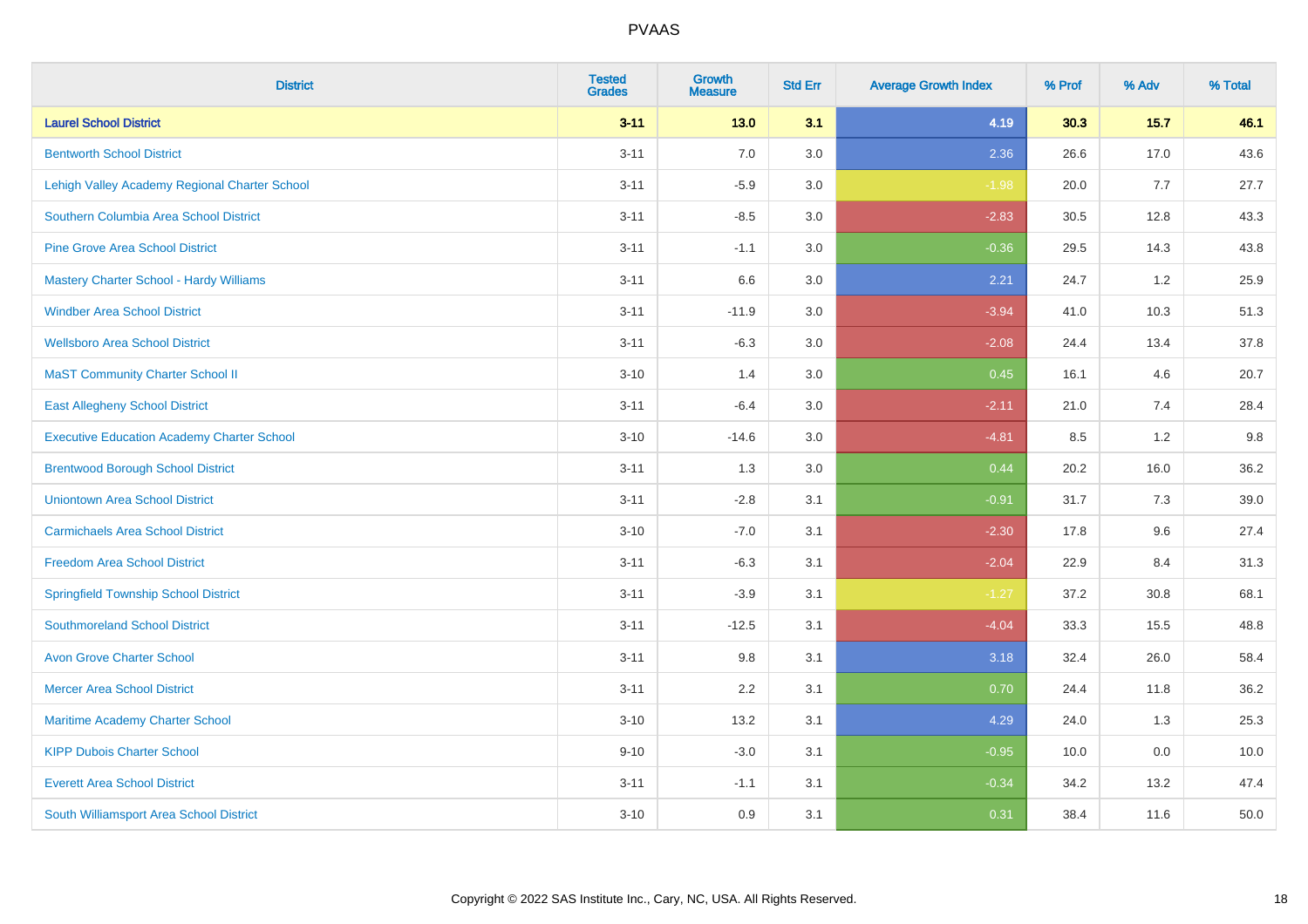| <b>District</b>                                 | <b>Tested</b><br><b>Grades</b> | <b>Growth</b><br><b>Measure</b> | <b>Std Err</b> | <b>Average Growth Index</b> | % Prof | % Adv  | % Total |
|-------------------------------------------------|--------------------------------|---------------------------------|----------------|-----------------------------|--------|--------|---------|
| <b>Laurel School District</b>                   | $3 - 11$                       | $13.0$                          | 3.1            | 4.19                        | 30.3   | $15.7$ | 46.1    |
| <b>Redbank Valley School District</b>           | $3 - 11$                       | $-7.5$                          | 3.1            | $-2.41$                     | 12.4   | 10.6   | 23.1    |
| <b>Cranberry Area School District</b>           | $3 - 12$                       | $-0.9$                          | 3.1            | $-0.29$                     | 25.5   | 9.7    | 35.2    |
| <b>Fort Cherry School District</b>              | $3 - 10$                       | $-0.7$                          | 3.1            | $-0.21$                     | 30.6   | 14.1   | 44.7    |
| <b>Laurel School District</b>                   | $3 - 11$                       | 13.0                            | 3.1            | 4.19                        | 30.3   | 15.7   | 46.1    |
| <b>Brookville Area School District</b>          | $3 - 11$                       | 6.8                             | 3.1            | 2.19                        | 46.1   | 14.6   | 60.7    |
| <b>Old Forge School District</b>                | $3 - 12$                       | $-11.3$                         | 3.1            | $-3.62$                     | 28.6   | 13.2   | 41.8    |
| <b>Ellwood City Area School District</b>        | $3 - 11$                       | $-12.5$                         | 3.1            | $-4.00$                     | 26.7   | 8.7    | 35.4    |
| Renaissance Academy Charter School              | $3 - 11$                       | $-5.6$                          | 3.1            | $-1.79$                     | 28.4   | 18.5   | 46.9    |
| <b>Pequea Valley School District</b>            | $3 - 11$                       | 18.0                            | 3.1            | 5.74                        | 29.2   | 37.5   | 66.7    |
| South Allegheny School District                 | $3 - 11$                       | $-0.9$                          | 3.1            | $-0.30$                     | 23.8   | 2.5    | 26.2    |
| <b>Ligonier Valley School District</b>          | $3 - 11$                       | $-10.8$                         | 3.1            | $-3.43$                     | 34.1   | 5.8    | 39.9    |
| Jefferson County-Dubois AVTS                    | $9 - 11$                       | $-11.7$                         | 3.1            | $-3.72$                     | 17.6   | 2.8    | 20.4    |
| <b>Mahanoy Area School District</b>             | $3 - 10$                       | $-3.4$                          | 3.1            | $-1.07$                     | 21.4   | 8.6    | 30.0    |
| South Side Area School District                 | $3 - 11$                       | $-0.6$                          | 3.1            | $-0.19$                     | 24.0   | 28.0   | 52.0    |
| <b>Carlynton School District</b>                | $3 - 11$                       | $-2.0$                          | 3.2            | $-0.62$                     | 27.9   | 5.2    | 33.1    |
| <b>Montgomery Area School District</b>          | $3 - 11$                       | $-5.8$                          | 3.2            | $-1.83$                     | 25.0   | 11.5   | 36.5    |
| <b>Central Fulton School District</b>           | $3 - 11$                       | $-13.3$                         | 3.2            | $-4.20$                     | 18.1   | 9.7    | 27.8    |
| <b>Carbondale Area School District</b>          | $3 - 10$                       | $-2.8$                          | 3.2            | $-0.87$                     | 27.5   | 2.9    | 30.4    |
| <b>Sayre Area School District</b>               | $3 - 11$                       | 5.8                             | 3.2            | 1.81                        | 30.3   | 21.0   | 51.3    |
| <b>Eastern Lancaster County School District</b> | $3 - 12$                       | 2.9                             | 3.2            | 0.91                        | 35.2   | 36.4   | 71.6    |
| <b>Carbon Career &amp; Technical Institute</b>  | $9 - 11$                       | $-9.3$                          | 3.2            | $-2.92$                     | 19.6   | 2.2    | 21.7    |
| <b>Octorara Area School District</b>            | $3 - 11$                       | $-7.5$                          | 3.2            | $-2.35$                     | 26.1   | 17.0   | 43.2    |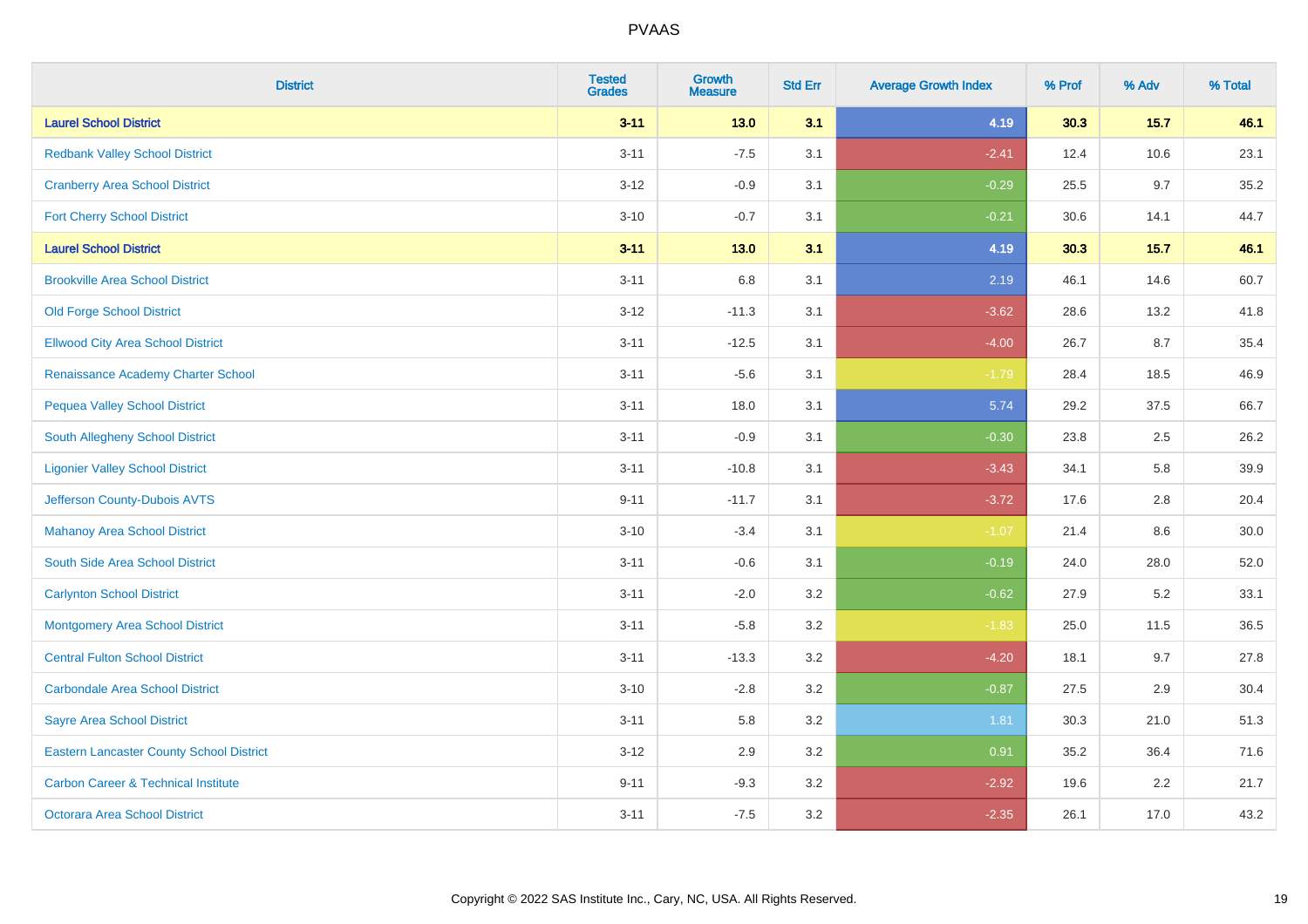| <b>District</b>                                        | <b>Tested</b><br><b>Grades</b> | <b>Growth</b><br><b>Measure</b> | <b>Std Err</b> | <b>Average Growth Index</b> | % Prof | % Adv  | % Total |
|--------------------------------------------------------|--------------------------------|---------------------------------|----------------|-----------------------------|--------|--------|---------|
| <b>Laurel School District</b>                          | $3 - 11$                       | $13.0$                          | 3.1            | 4.19                        | 30.3   | $15.7$ | 46.1    |
| <b>Wyalusing Area School District</b>                  | $3 - 12$                       | 5.7                             | 3.2            | 1.78                        | 38.6   | 12.9   | 51.4    |
| <b>Steelton-Highspire School District</b>              | $3 - 11$                       | $-5.3$                          | 3.2            | $-1.65$                     | 13.9   | 0.0    | 13.9    |
| Shenango Area School District                          | $3 - 11$                       | 1.7                             | 3.2            | 0.52                        | 41.4   | 13.8   | 55.3    |
| <b>Troy Area School District</b>                       | $3 - 10$                       | $-4.7$                          | 3.2            | $-1.46$                     | 22.8   | 16.5   | 39.2    |
| Juniata Valley School District                         | $3 - 11$                       | 1.6                             | 3.2            | 0.51                        | 23.1   | 9.4    | 32.5    |
| <b>New Brighton Area School District</b>               | $3 - 11$                       | $-2.1$                          | 3.2            | $-0.65$                     | 31.5   | 11.1   | 42.6    |
| New Kensington-Arnold School District                  | $3 - 11$                       | $-5.8$                          | 3.2            | $-1.80$                     | 10.8   | 1.2    | 12.0    |
| <b>Northwestern School District</b>                    | $3 - 11$                       | $-14.6$                         | 3.2            | $-4.51$                     | 32.5   | 13.7   | 46.2    |
| <b>Burgettstown Area School District</b>               | $3 - 11$                       | $-11.2$                         | 3.2            | $-3.46$                     | 16.0   | 2.7    | 18.7    |
| <b>Panther Valley School District</b>                  | $3 - 12$                       | $-13.3$                         | 3.2            | $-4.10$                     | 31.5   | 4.1    | 35.6    |
| Meyersdale Area School District                        | $3 - 11$                       | $-16.1$                         | 3.3            | $-4.94$                     | 20.3   | 5.8    | 26.1    |
| <b>Muncy School District</b>                           | $3 - 11$                       | 6.9                             | 3.3            | 2.12                        | 37.6   | 18.8   | 56.4    |
| <b>Newport School District</b>                         | $3 - 12$                       | 3.8                             | 3.3            | 1.17                        | 38.8   | 10.4   | 49.2    |
| <b>West Branch Area School District</b>                | $3 - 11$                       | 17.0                            | 3.3            | 5.20                        | 47.1   | 19.1   | 66.2    |
| Northern Bedford County School District                | $3 - 11$                       | $-2.3$                          | 3.3            | $-0.69$                     | 26.2   | 16.9   | 43.1    |
| Lackawanna Trail School District                       | $3 - 10$                       | $-11.0$                         | 3.3            | $-3.35$                     | 13.1   | 18.0   | 31.2    |
| Northwest Area School District                         | $3 - 10$                       | $-3.2$                          | 3.3            | $-0.97$                     | 30.4   | 13.0   | 43.5    |
| <b>Westinghouse Arts Academy Charter School</b>        | $9 - 10$                       | $-6.0$                          | 3.3            | $-1.81$                     | 20.2   | 8.9    | 29.1    |
| Propel Charter School - Braddock Hills                 | $3 - 11$                       | $-2.1$                          | 3.3            | $-0.63$                     | 4.8    | 3.2    | 8.1     |
| Wilmington Area School District                        | $3 - 11$                       | 11.1                            | 3.3            | 3.37                        | 29.8   | 26.2   | 56.0    |
| <b>North Star School District</b>                      | $3 - 11$                       | 1.1                             | 3.3            | 0.34                        | 26.2   | 20.0   | 46.2    |
| <b>Chester Charter Scholars Academy Charter School</b> | $3 - 12$                       | $-6.2$                          | 3.3            | $-1.88$                     | 2.2    | 0.0    | 2.2     |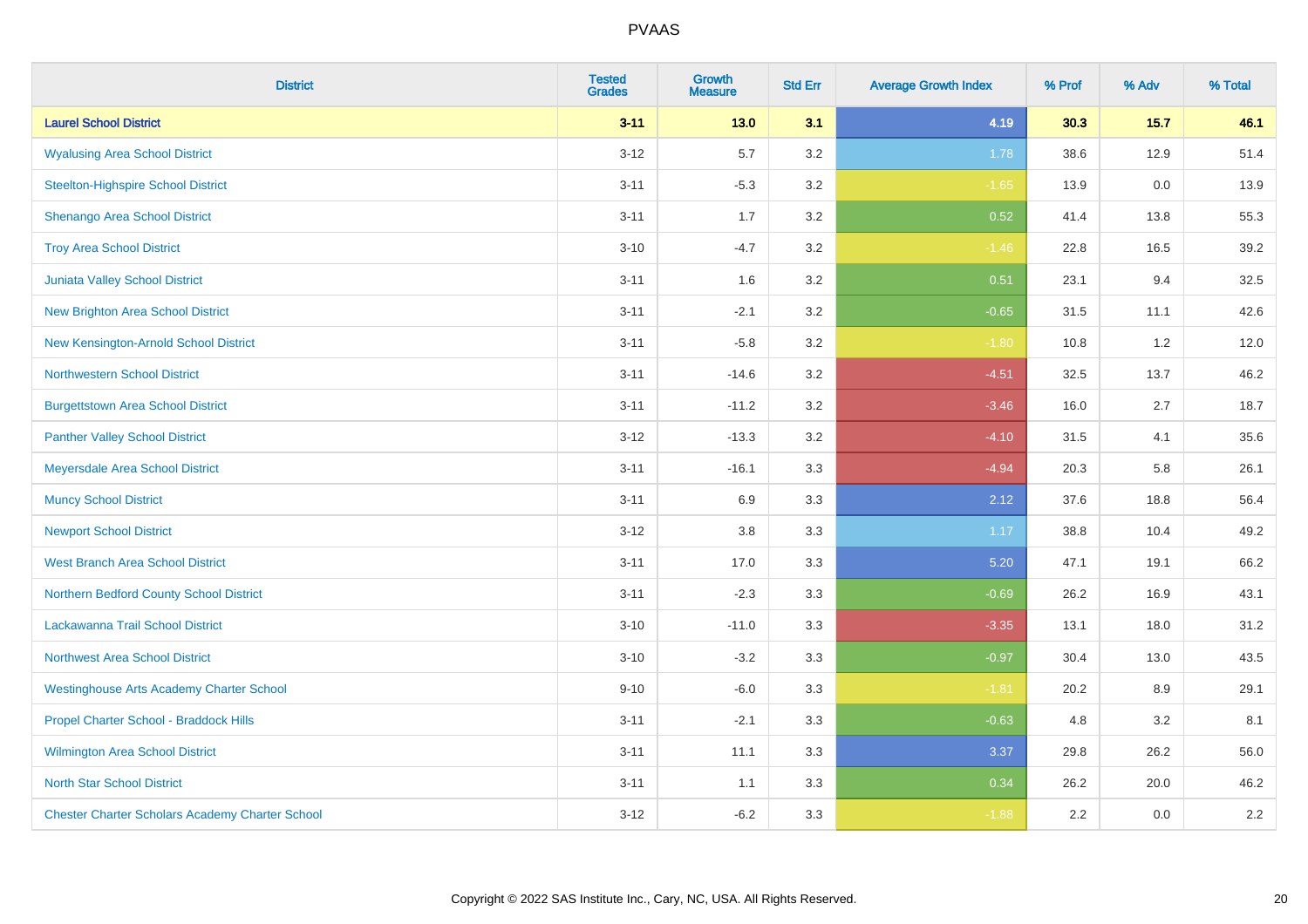| <b>District</b>                               | <b>Tested</b><br><b>Grades</b> | <b>Growth</b><br><b>Measure</b> | <b>Std Err</b> | <b>Average Growth Index</b> | % Prof | % Adv  | % Total |
|-----------------------------------------------|--------------------------------|---------------------------------|----------------|-----------------------------|--------|--------|---------|
| <b>Laurel School District</b>                 | $3 - 11$                       | $13.0$                          | 3.1            | 4.19                        | 30.3   | $15.7$ | 46.1    |
| <b>Burrell School District</b>                | $3 - 11$                       | $-1.5$                          | 3.3            | $-0.44$                     | 27.8   | 17.7   | 45.6    |
| <b>Tacony Academy Charter School</b>          | $3 - 11$                       | $-12.9$                         | 3.3            | $-3.90$                     | 8.6    | 1.4    | 10.0    |
| <b>Tussey Mountain School District</b>        | $3 - 12$                       | $-13.0$                         | 3.3            | $-3.93$                     | 11.1   | 3.2    | 14.3    |
| <b>Portage Area School District</b>           | $3 - 10$                       | $-0.5$                          | 3.3            | $-0.14$                     | 27.0   | 20.6   | 47.6    |
| <b>Purchase Line School District</b>          | $3 - 12$                       | 4.3                             | 3.3            | 1.30                        | 32.3   | 9.0    | 41.4    |
| <b>United School District</b>                 | $3 - 11$                       | 6.3                             | 3.3            | 1.89                        | 38.8   | 16.3   | 55.0    |
| <b>Union City Area School District</b>        | $3 - 12$                       | $-8.7$                          | 3.3            | $-2.59$                     | 29.7   | 10.9   | 40.6    |
| <b>Steel Valley School District</b>           | $3 - 11$                       | 11.1                            | 3.3            | 3.33                        | 34.8   | 10.1   | 44.9    |
| Pennsylvania Virtual Charter School           | $3 - 11$                       | 4.4                             | 3.4            | 1.31                        | 29.8   | 21.2   | 51.0    |
| Jeannette City School District                | $3 - 11$                       | $-0.7$                          | 3.4            | $-0.20$                     | 26.8   | 4.1    | 30.9    |
| <b>Northern Cambria School District</b>       | $3 - 11$                       | $-0.3$                          | 3.4            | $-0.09$                     | 26.5   | 1.2    | 27.7    |
| <b>Mountain View School District</b>          | $3 - 11$                       | 24.2                            | 3.4            | $7.20$                      | 45.8   | 37.3   | 83.0    |
| Southern Huntingdon County School District    | $3 - 11$                       | $-5.9$                          | 3.4            | $-1.76$                     | 32.8   | 4.9    | 37.7    |
| <b>Minersville Area School District</b>       | $3 - 11$                       | $-2.9$                          | 3.4            | $-0.86$                     | 27.4   | 9.7    | 37.1    |
| Pennsylvania Distance Learning Charter School | $3 - 12$                       | 6.8                             | 3.4            | 1.99                        | 19.8   | 6.2    | 25.9    |
| <b>Multicultural Academy Charter School</b>   | $9 - 11$                       | 6.0                             | 3.4            | 1.77                        | 12.3   | 0.0    | 12.3    |
| Millersburg Area School District              | $3 - 11$                       | $-6.6$                          | 3.4            | $-1.92$                     | 24.1   | 10.3   | 34.5    |
| <b>Belmont Charter School</b>                 | $3 - 10$                       | 2.2                             | 3.4            | 0.64                        | 5.3    | 1.8    | $7.0$   |
| <b>Coudersport Area School District</b>       | $3 - 11$                       | 14.8                            | 3.4            | 4.33                        | 34.7   | 28.0   | 62.7    |
| <b>Frazier School District</b>                | $3 - 11$                       | $-18.9$                         | 3.4            | $-5.49$                     | 18.3   | 1.4    | 19.7    |
| <b>Bloomsburg Area School District</b>        | $3 - 10$                       | 4.3                             | 3.4            | 1.26                        | 36.5   | 20.6   | 57.1    |
| <b>Northgate School District</b>              | $3 - 11$                       | $-3.0$                          | 3.4            | $-0.85$                     | 35.6   | 6.8    | 42.4    |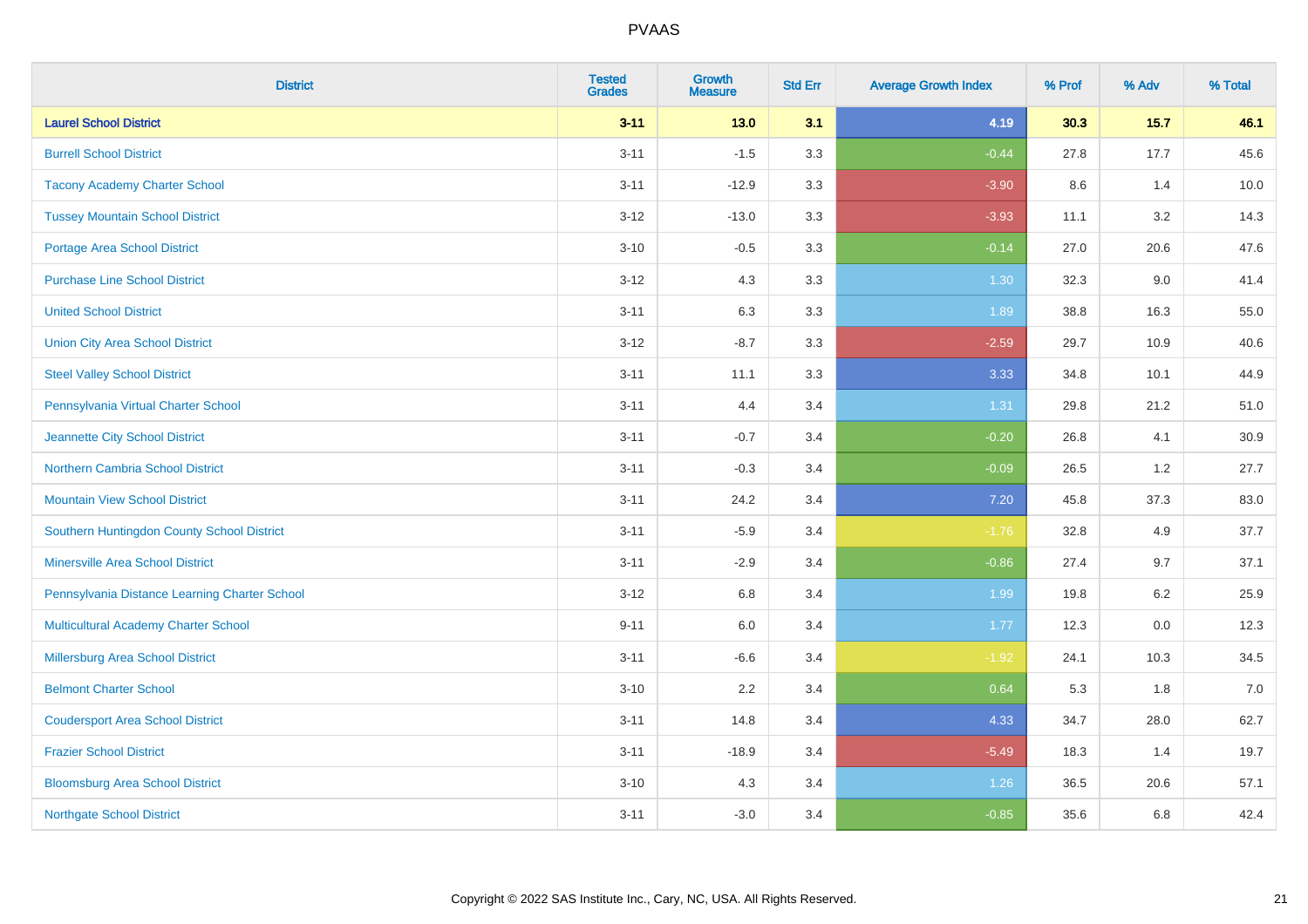| <b>District</b>                                | <b>Tested</b><br><b>Grades</b> | <b>Growth</b><br><b>Measure</b> | <b>Std Err</b> | <b>Average Growth Index</b> | % Prof | % Adv | % Total |
|------------------------------------------------|--------------------------------|---------------------------------|----------------|-----------------------------|--------|-------|---------|
| <b>Laurel School District</b>                  | $3 - 11$                       | 13.0                            | 3.1            | 4.19                        | 30.3   | 15.7  | 46.1    |
| <b>Chartiers-Houston School District</b>       | $3 - 10$                       | $-16.5$                         | 3.5            | $-4.79$                     | 26.3   | 6.6   | 32.9    |
| <b>Southeast Delco School District</b>         | $3 - 10$                       | 3.9                             | 3.5            | 1.12                        | 18.6   | 3.4   | 22.0    |
| <b>Homer-Center School District</b>            | $3 - 11$                       | 8.8                             | 3.5            | 2.53                        | 38.0   | 17.7  | 55.8    |
| <b>Reynolds School District</b>                | $3 - 10$                       | $-3.0$                          | 3.5            | $-0.87$                     | 27.3   | 9.1   | 36.4    |
| <b>Sto-Rox School District</b>                 | $3 - 10$                       | $-7.0$                          | 3.5            | $-1.99$                     | 3.2    | 0.0   | $3.2\,$ |
| <b>Otto-Eldred School District</b>             | $3 - 11$                       | $-0.5$                          | 3.5            | $-0.13$                     | 35.8   | 10.5  | 46.3    |
| <b>Conemaugh Township Area School District</b> | $3 - 12$                       | 4.8                             | 3.5            | 1.39                        | 30.9   | 27.8  | 58.8    |
| <b>Glendale School District</b>                | $3 - 10$                       | 7.9                             | 3.5            | 2.25                        | 42.6   | 9.3   | 51.8    |
| <b>Lakeview School District</b>                | $3 - 11$                       | $-1.9$                          | 3.5            | $-0.53$                     | 41.5   | 12.3  | 53.8    |
| <b>West Middlesex Area School District</b>     | $3 - 10$                       | $-7.4$                          | 3.5            | $-2.11$                     | 32.0   | 9.6   | 41.6    |
| <b>Brockway Area School District</b>           | $3 - 11$                       | $-0.4$                          | 3.5            | $-0.11$                     | 41.2   | 13.8  | 55.0    |
| <b>Shenandoah Valley School District</b>       | $3 - 11$                       | $-4.5$                          | 3.5            | $-1.29$                     | 14.3   | 0.0   | 14.3    |
| <b>Penns Manor Area School District</b>        | $3 - 12$                       | $-1.9$                          | 3.5            | $-0.55$                     | 24.2   | 3.8   | 28.0    |
| <b>Halifax Area School District</b>            | $3 - 11$                       | 5.8                             | 3.5            | 1.64                        | 32.1   | 18.9  | 50.9    |
| <b>Bethlehem-Center School District</b>        | $3 - 10$                       | 2.1                             | 3.5            | 0.59                        | 32.3   | 4.6   | 36.9    |
| <b>School Lane Charter School</b>              | $3 - 11$                       | 2.6                             | 3.6            | 0.72                        | 23.1   | 18.7  | 41.8    |
| <b>Reach Cyber Charter School</b>              | $3 - 11$                       | 1.4                             | 3.6            | 0.40                        | 32.9   | 15.2  | 48.1    |
| <b>Salisbury Township School District</b>      | $3 - 11$                       | 5.8                             | 3.6            | 1.62                        | 24.4   | 12.6  | 37.0    |
| <b>Fairfield Area School District</b>          | $3 - 11$                       | $-0.5$                          | 3.6            | $-0.13$                     | 43.9   | 6.1   | 50.0    |
| <b>Greenwood School District</b>               | $3 - 11$                       | 11.3                            | 3.6            | 3.14                        | 31.2   | 32.8  | 63.9    |
| <b>Achievement House Charter School</b>        | $7 - 11$                       | $-8.2$                          | 3.6            | $-2.28$                     | 16.7   | 2.8   | 19.4    |
| <b>Aliquippa School District</b>               | $3 - 11$                       | $-20.0$                         | 3.6            | $-5.54$                     | 1.7    | 0.0   | 1.7     |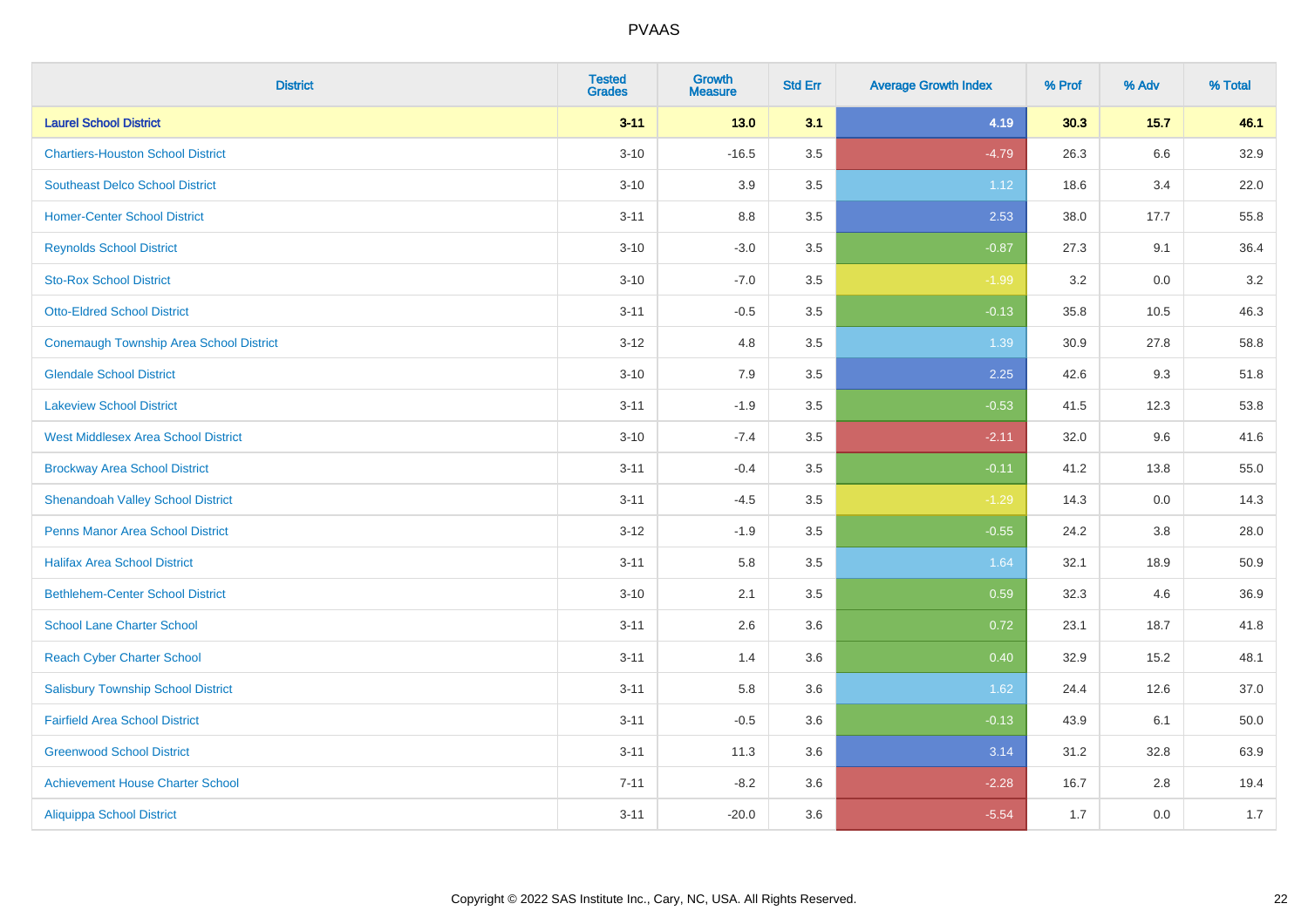| <b>District</b>                                   | <b>Tested</b><br><b>Grades</b> | <b>Growth</b><br><b>Measure</b> | <b>Std Err</b> | <b>Average Growth Index</b> | % Prof | % Adv   | % Total |
|---------------------------------------------------|--------------------------------|---------------------------------|----------------|-----------------------------|--------|---------|---------|
| <b>Laurel School District</b>                     | $3 - 11$                       | $13.0$                          | 3.1            | 4.19                        | 30.3   | 15.7    | 46.1    |
| <b>Forest City Regional School District</b>       | $3 - 12$                       | $-1.2$                          | 3.6            | $-0.33$                     | 26.5   | $8.2\,$ | 34.7    |
| <b>Propel Charter School-Montour</b>              | $3 - 10$                       | $-3.4$                          | 3.6            | $-0.93$                     | 7.7    | 0.0     | 7.7     |
| <b>Clarion-Limestone Area School District</b>     | $3 - 12$                       | $-10.0$                         | 3.6            | $-2.76$                     | 28.3   | 20.0    | 48.3    |
| <b>Columbia Borough School District</b>           | $3 - 12$                       | $-1.1$                          | 3.6            | $-0.31$                     | 17.2   | 1.7     | 19.0    |
| <b>Sharpsville Area School District</b>           | $3 - 11$                       | 3.8                             | 3.7            | 1.04                        | 41.1   | 23.2    | 64.3    |
| <b>Lawrence County CTC</b>                        | $10 - 11$                      | $-9.8$                          | 3.7            | $-2.68$                     | 7.3    | 0.0     | 7.3     |
| <b>Sugar Valley Rural Charter School</b>          | $3 - 11$                       | $-3.6$                          | 3.7            | $-0.98$                     | 10.3   | 0.0     | 10.3    |
| <b>Clarion Area School District</b>               | $3 - 11$                       | 3.2                             | 3.7            | 0.88                        | 31.7   | 13.3    | 45.0    |
| <b>Blue Ridge School District</b>                 | $3 - 11$                       | 8.3                             | 3.7            | 2.24                        | 29.6   | 9.3     | 38.9    |
| <b>North Pocono School District</b>               | $3 - 11$                       | 13.1                            | 3.7            | 3.54                        | 31.4   | 33.3    | 64.7    |
| <b>Union School District</b>                      | $3 - 12$                       | 2.5                             | 3.7            | 0.69                        | 17.9   | 10.4    | 28.4    |
| <b>Antietam School District</b>                   | $3 - 10$                       | $-9.5$                          | 3.7            | $-2.57$                     | 20.9   | $1.5\,$ | 22.4    |
| Lincoln Leadership Academy Charter School         | $3 - 12$                       | $-7.4$                          | 3.7            | $-1.99$                     | 6.4    | 2.1     | 8.5     |
| Morrisville Borough School District               | $3 - 11$                       | $-13.1$                         | 3.7            | $-3.52$                     | 4.9    | 1.6     | 6.6     |
| <b>Environmental Charter School At Frick Park</b> | $3-9$                          | $-6.2$                          | 3.7            | $-1.67$                     | 25.9   | 3.4     | 29.3    |
| <b>Northeast Bradford School District</b>         | $3 - 10$                       | $-5.0$                          | 3.7            | $-1.35$                     | 30.6   | 4.8     | 35.5    |
| <b>Clearfield Area School District</b>            | $3 - 10$                       | $-1.3$                          | 3.7            | $-0.34$                     | 43.9   | 24.6    | 68.4    |
| <b>Williams Valley School District</b>            | $3 - 11$                       | 2.6                             | 3.7            | 0.69                        | 17.0   | 5.1     | 22.0    |
| <b>Port Allegany School District</b>              | $3 - 11$                       | 6.5                             | 3.7            | 1.74                        | 26.4   | 11.3    | 37.7    |
| <b>Brownsville Area School District</b>           | $3 - 12$                       | 3.9                             | 3.8            | 1.04                        | 22.0   | 8.5     | 30.5    |
| <b>Union Area School District</b>                 | $3 - 11$                       | $-6.5$                          | 3.8            | $-1.70$                     | 30.6   | 12.2    | 42.9    |
| <b>Susquehanna Community School District</b>      | $3 - 11$                       | $-4.5$                          | 3.8            | $-1.19$                     | 31.9   | 8.8     | 40.7    |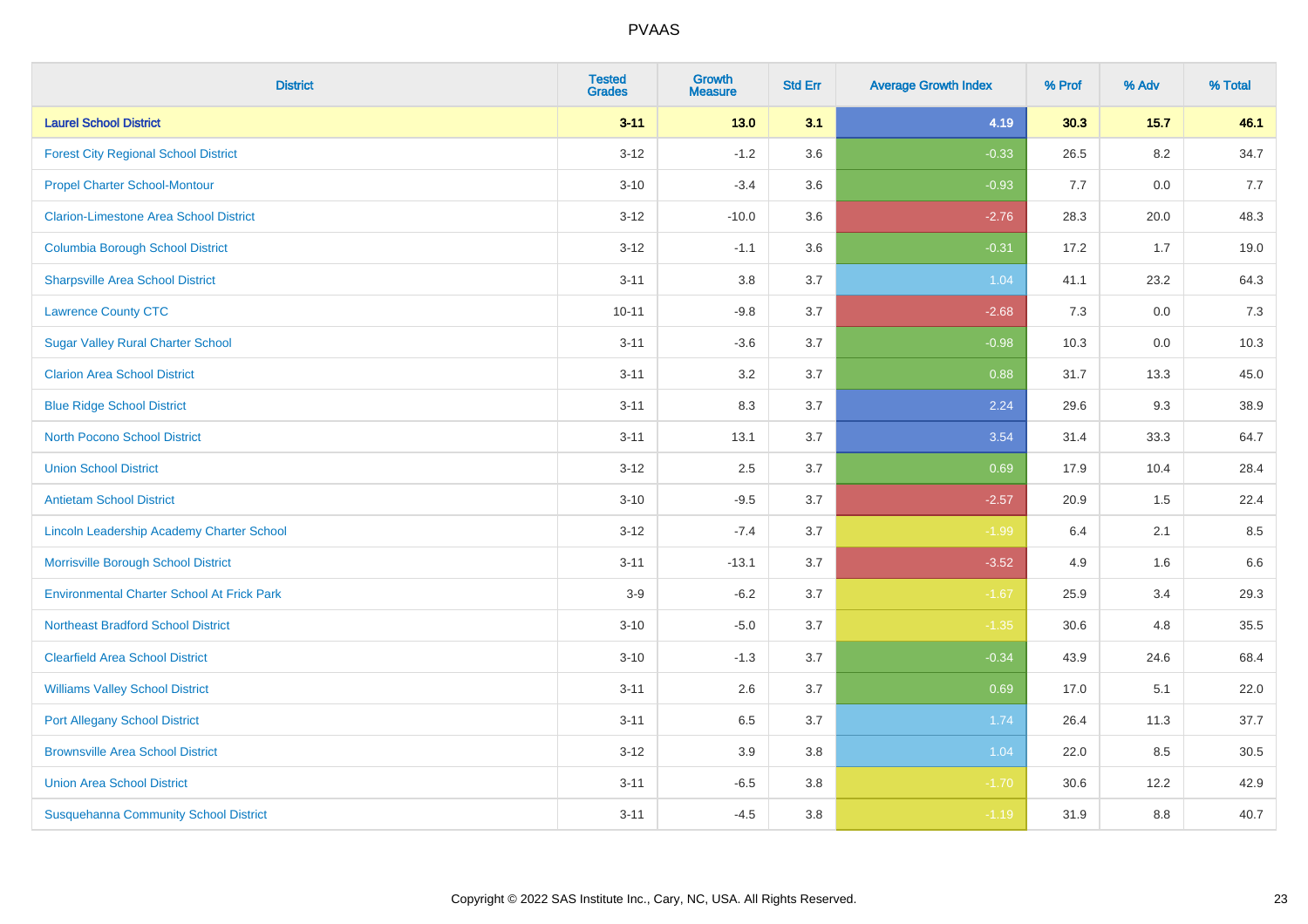| <b>District</b>                              | <b>Tested</b><br><b>Grades</b> | <b>Growth</b><br><b>Measure</b> | <b>Std Err</b> | <b>Average Growth Index</b> | % Prof | % Adv   | % Total |
|----------------------------------------------|--------------------------------|---------------------------------|----------------|-----------------------------|--------|---------|---------|
| <b>Laurel School District</b>                | $3 - 11$                       | $13.0$                          | 3.1            | 4.19                        | 30.3   | $15.7$  | 46.1    |
| <b>Smethport Area School District</b>        | $3 - 12$                       | 5.8                             | 3.8            | 1.52                        | 24.6   | 20.0    | 44.6    |
| Jefferson-Morgan School District             | $3 - 10$                       | $-12.0$                         | 3.9            | $-3.09$                     | 28.6   | 6.1     | 34.7    |
| <b>West Greene School District</b>           | $3 - 11$                       | $-8.1$                          | 3.9            | $-2.08$                     | 31.0   | 11.9    | 42.9    |
| <b>Allegheny Valley School District</b>      | $3 - 11$                       | $-1.9$                          | 3.9            | $-0.48$                     | 31.8   | 11.4    | 43.2    |
| <b>Line Mountain School District</b>         | $3 - 11$                       | 11.7                            | 3.9            | 3.01                        | 40.4   | 42.3    | 82.7    |
| Johnsonburg Area School District             | $3 - 11$                       | 5.0                             | 3.9            | 1.27                        | 35.5   | 11.8    | 47.4    |
| <b>Tri-Valley School District</b>            | $3 - 10$                       | $-2.7$                          | 3.9            | $-0.69$                     | 31.0   | 9.5     | 40.5    |
| <b>West Side CTC</b>                         | $9 - 10$                       | $-32.0$                         | 3.9            | $-8.16$                     | 5.9    | 0.0     | 5.9     |
| <b>Leechburg Area School District</b>        | $3 - 11$                       | 7.0                             | 3.9            | 1.79                        | 37.7   | 4.9     | 42.6    |
| <b>Rochester Area School District</b>        | $3 - 11$                       | $-5.7$                          | 3.9            | $-1.45$                     | 14.9   | 2.1     | 17.0    |
| <b>Propel Charter School-Homestead</b>       | $3 - 11$                       | $-5.0$                          | 3.9            | $-1.27$                     | 7.3    | 0.0     | 7.3     |
| <b>Blacklick Valley School District</b>      | $3 - 11$                       | $-0.9$                          | 3.9            | $-0.23$                     | 7.7    | 7.7     | 15.4    |
| <b>Riverview School District</b>             | $3 - 11$                       | $-13.0$                         | $4.0\,$        | $-3.29$                     | 43.1   | $7.8\,$ | 51.0    |
| <b>Shade-Central City School District</b>    | $3 - 11$                       | $-14.6$                         | 4.0            | $-3.68$                     | 9.6    | 0.0     | 9.6     |
| <b>Southern Fulton School District</b>       | $3 - 11$                       | $-5.1$                          | $4.0\,$        | $-1.29$                     | 21.7   | 13.0    | 34.8    |
| <b>Berlin Brothersvalley School District</b> | $3 - 11$                       | 19.6                            | 4.0            | 4.93                        | 28.3   | 41.3    | 69.6    |
| <b>Ridgway Area School District</b>          | $3 - 11$                       | $-6.1$                          | 4.0            | $-1.53$                     | 42.2   | 15.6    | 57.8    |
| <b>Weatherly Area School District</b>        | $3 - 11$                       | $-5.8$                          | $4.0\,$        | $-1.44$                     | 32.1   | $8.9\,$ | 41.1    |
| <b>Benton Area School District</b>           | $3 - 10$                       | 8.1                             | $4.0\,$        | 2.01                        | 35.7   | 28.6    | 64.3    |
| Allegheny-Clarion Valley School District     | $3 - 10$                       | 12.3                            | 4.1            | 3.03                        | 33.3   | 19.0    | 52.4    |
| <b>Conemaugh Valley School District</b>      | $3 - 12$                       | $-6.3$                          | 4.1            | $-1.54$                     | 23.7   | 5.1     | 28.8    |
| Jamestown Area School District               | $3 - 11$                       | $-9.5$                          | 4.1            | $-2.33$                     | 41.5   | 4.9     | 46.3    |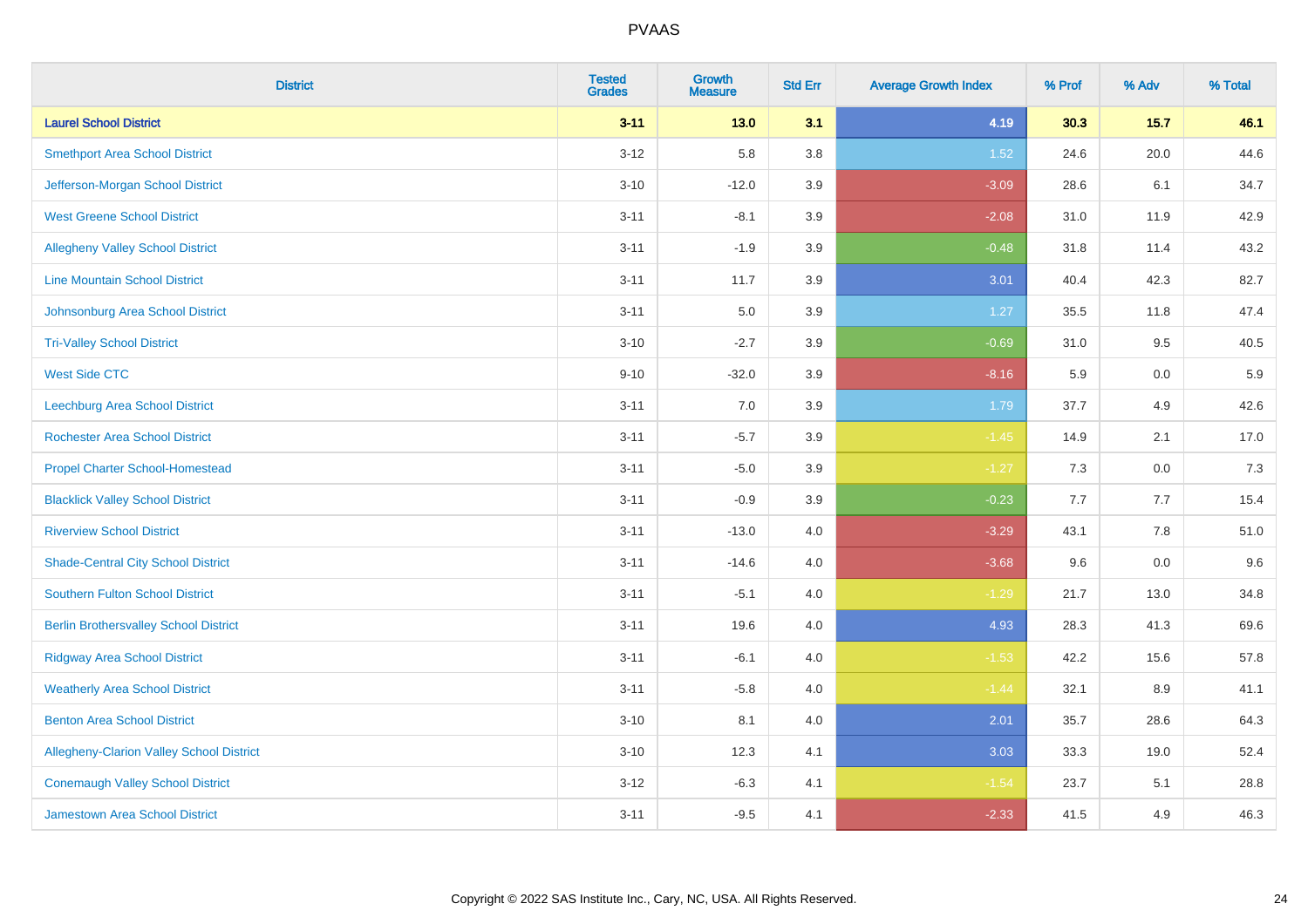| <b>District</b>                                 | <b>Tested</b><br><b>Grades</b> | <b>Growth</b><br><b>Measure</b> | <b>Std Err</b> | <b>Average Growth Index</b> | % Prof | % Adv  | % Total |
|-------------------------------------------------|--------------------------------|---------------------------------|----------------|-----------------------------|--------|--------|---------|
| <b>Laurel School District</b>                   | $3 - 11$                       | 13.0                            | 3.1            | 4.19                        | 30.3   | $15.7$ | 46.1    |
| <b>Williamsburg Community School District</b>   | $3 - 11$                       | $-16.9$                         | 4.1            | $-4.14$                     | 22.4   | 0.0    | 22.4    |
| <b>Jenkintown School District</b>               | $3 - 11$                       | $-7.9$                          | 4.1            | $-1.92$                     | 34.1   | 27.3   | 61.4    |
| North Clarion County School District            | $3 - 12$                       | 3.4                             | 4.1            | 0.83                        | 45.0   | 18.8   | 63.8    |
| <b>Roberto Clemente Charter School</b>          | $3-12$                         | $-3.3$                          | 4.1            | $-0.79$                     | 22.7   | 4.6    | 27.3    |
| <b>Ferndale Area School District</b>            | $3 - 10$                       | $-1.1$                          | 4.1            | $-0.27$                     | 21.0   | 7.9    | 29.0    |
| <b>Chichester School District</b>               | $3 - 11$                       | $-1.8$                          | 4.2            | $-0.44$                     | 40.0   | 14.0   | 54.0    |
| <b>Farrell Area School District</b>             | $3 - 11$                       | $-1.9$                          | 4.2            | $-0.44$                     | 9.3    | 11.6   | 20.9    |
| <b>Western Beaver County School District</b>    | $3 - 11$                       | $-9.3$                          | 4.2            | $-2.20$                     | 45.1   | 3.9    | 49.0    |
| <b>Mastery Charter School - Pickett Campus</b>  | $6 - 10$                       | 2.7                             | 4.2            | 0.65                        | 20.6   | 0.0    | 20.6    |
| Dr Robert Ketterer Charter School Inc           | $6 - 12$                       | 7.1                             | 4.3            | 1.66                        | 7.3    | 1.7    | 9.0     |
| <b>Sullivan County School District</b>          | $3 - 10$                       | 2.5                             | 4.3            | 0.58                        | 43.6   | 7.7    | 51.3    |
| <b>Tidioute Community Charter School</b>        | $3 - 11$                       | 0.8                             | 4.4            | 0.19                        | 18.1   | 6.9    | 25.0    |
| <b>Millville Area School District</b>           | $3 - 12$                       | $-5.6$                          | 4.4            | $-1.26$                     | 31.4   | 11.4   | 42.9    |
| <b>Southeastern Greene School District</b>      | $3 - 10$                       | $-2.3$                          | 4.4            | $-0.53$                     | 29.0   | 9.7    | 38.7    |
| <b>Cameron County School District</b>           | $3 - 12$                       | $-5.0$                          | 4.4            | $-1.12$                     | 34.9   | 4.8    | 39.7    |
| <b>York Academy Regional Charter School</b>     | $3 - 11$                       | $-2.3$                          | 4.4            | $-0.52$                     | 23.5   | 2.0    | 25.5    |
| California Area School District                 | $3 - 10$                       | $-13.7$                         | 4.5            | $-3.06$                     | 41.7   | 16.7   | 58.3    |
| <b>Commodore Perry School District</b>          | $3 - 11$                       | $-10.4$                         | 4.5            | $-2.30$                     | 29.4   | 5.9    | 35.3    |
| Capital Area School for the Arts Charter School | $9 - 11$                       | 14.2                            | 4.5            | 3.13                        | 27.5   | 30.0   | 57.5    |
| <b>Mastery Charter School - Gratz Campus</b>    | $7 - 10$                       | $-9.5$                          | 4.6            | $-2.09$                     | 0.0    | 3.4    | 3.4     |
| <b>Cornell School District</b>                  | $3 - 11$                       | $-5.5$                          | 4.6            | $-1.20$                     | 11.3   | 3.2    | 14.5    |
| <b>Moshannon Valley School District</b>         | $3 - 10$                       | $-5.1$                          | 4.6            | $-1.12$                     | 25.0   | 12.5   | 37.5    |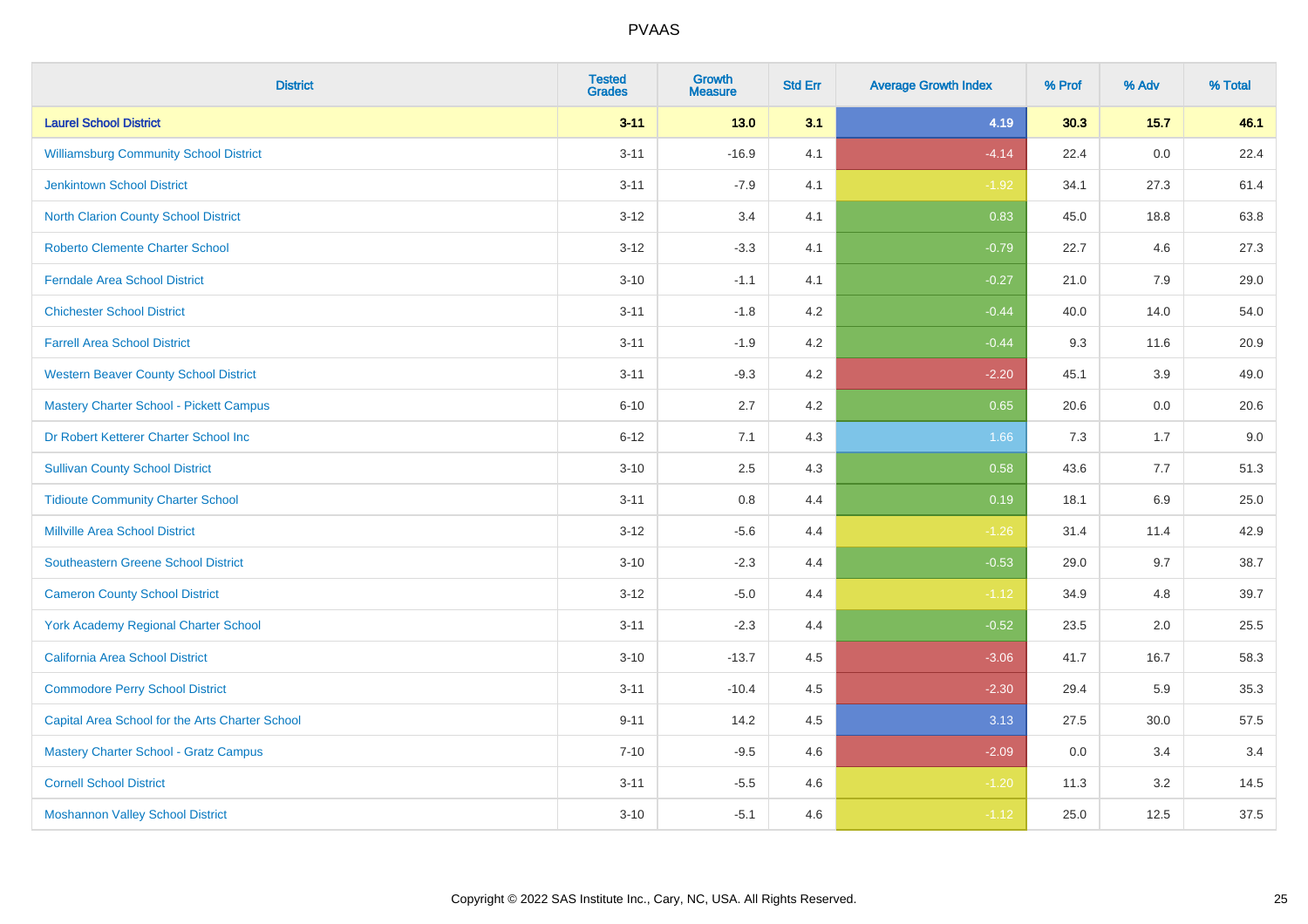| <b>District</b>                                 | <b>Tested</b><br><b>Grades</b> | <b>Growth</b><br><b>Measure</b> | <b>Std Err</b> | <b>Average Growth Index</b> | % Prof  | % Adv   | % Total |
|-------------------------------------------------|--------------------------------|---------------------------------|----------------|-----------------------------|---------|---------|---------|
| <b>Laurel School District</b>                   | $3 - 11$                       | 13.0                            | 3.1            | 4.19                        | 30.3    | $15.7$  | 46.1    |
| Northern Potter School District                 | $3 - 12$                       | 6.8                             | 4.6            | 1.48                        | 30.6    | 11.1    | 41.7    |
| <b>Avella Area School District</b>              | $3 - 12$                       | 1.6                             | 4.7            | 0.34                        | 34.8    | 7.2     | 42.0    |
| <b>Hanover Area School District</b>             | $3 - 11$                       | $-14.7$                         | 4.7            | $-3.13$                     | 12.1    | $3.0\,$ | 15.2    |
| <b>Forbes Road School District</b>              | $3 - 11$                       | $-11.5$                         | 4.7            | $-2.43$                     | 23.1    | 10.3    | 33.3    |
| <b>Forest Area School District</b>              | $3 - 11$                       | $-1.8$                          | 4.7            | $-0.37$                     | 18.9    | 15.1    | 34.0    |
| <b>Evergreen Community Charter School</b>       | $6 - 11$                       | $-1.1$                          | 4.7            | $-0.23$                     | 34.6    | 26.9    | 61.5    |
| <b>Fannett-Metal School District</b>            | $3 - 11$                       | $-22.3$                         | 4.8            | $-4.65$                     | 16.4    | 6.6     | 23.0    |
| <b>Tulpehocken Area School District</b>         | $3 - 12$                       | 1.0                             | 4.9            | 0.20                        | 11.5    | 23.1    | 34.6    |
| <b>Clairton City School District</b>            | $3 - 11$                       | $-1.6$                          | 5.0            | $-0.32$                     | 3.8     | 0.5     | 4.4     |
| <b>Harmony Area School District</b>             | $3 - 10$                       | $-5.7$                          | 5.0            | $-1.13$                     | 33.3    | $0.0\,$ | 33.3    |
| <b>Keystone Education Center Charter School</b> | $3 - 12$                       | $-6.5$                          | 5.1            | $-1.28$                     | 0.0     | 0.0     | 0.0     |
| <b>Upper Dauphin Area School District</b>       | $3 - 11$                       | 16.5                            | 5.1            | 3.26                        | 37.5    | 26.8    | 64.3    |
| <b>Oswayo Valley School District</b>            | $3 - 12$                       | 9.9                             | 5.1            | 1.93                        | 26.5    | 44.1    | 70.6    |
| <b>Claysburg-Kimmel School District</b>         | $3 - 11$                       | $-1.2$                          | 5.2            | $-0.22$                     | $5.0\,$ | 0.0     | 5.0     |
| <b>Galeton Area School District</b>             | $3 - 11$                       | 5.4                             | 5.4            | 1.01                        | 33.3    | 22.2    | 55.6    |
| <b>Valley Grove School District</b>             | $3 - 10$                       | $-4.0$                          | 5.5            | $-0.72$                     | 68.4    | 15.8    | 84.2    |
| <b>Shanksville-Stonycreek School District</b>   | $3 - 10$                       | $-8.6$                          | 5.5            | $-1.55$                     | 17.6    | 23.5    | 41.2    |
| People For People Charter School                | $3-12$                         | 6.4                             | 5.6            | 1.15                        | 2.4     | $0.0\,$ | 2.4     |
| <b>Monessen City School District</b>            | $3 - 10$                       | $-3.9$                          | 5.6            | $-0.69$                     | 21.0    | 10.5    | 31.6    |
| Urban Pathways 6-12 Charter School              | $6 - 11$                       | $-4.1$                          | 5.7            | $-0.72$                     | 0.0     | 0.0     | 0.0     |
| Mastery Charter School - Thomas Campus          | $3 - 10$                       | 7.9                             | 5.7            | 1.39                        | 12.5    | 0.0     | 12.5    |
| <b>Keystone School District</b>                 | $3 - 11$                       | 7.8                             | 5.7            | 1.37                        | 35.0    | 45.0    | 80.0    |